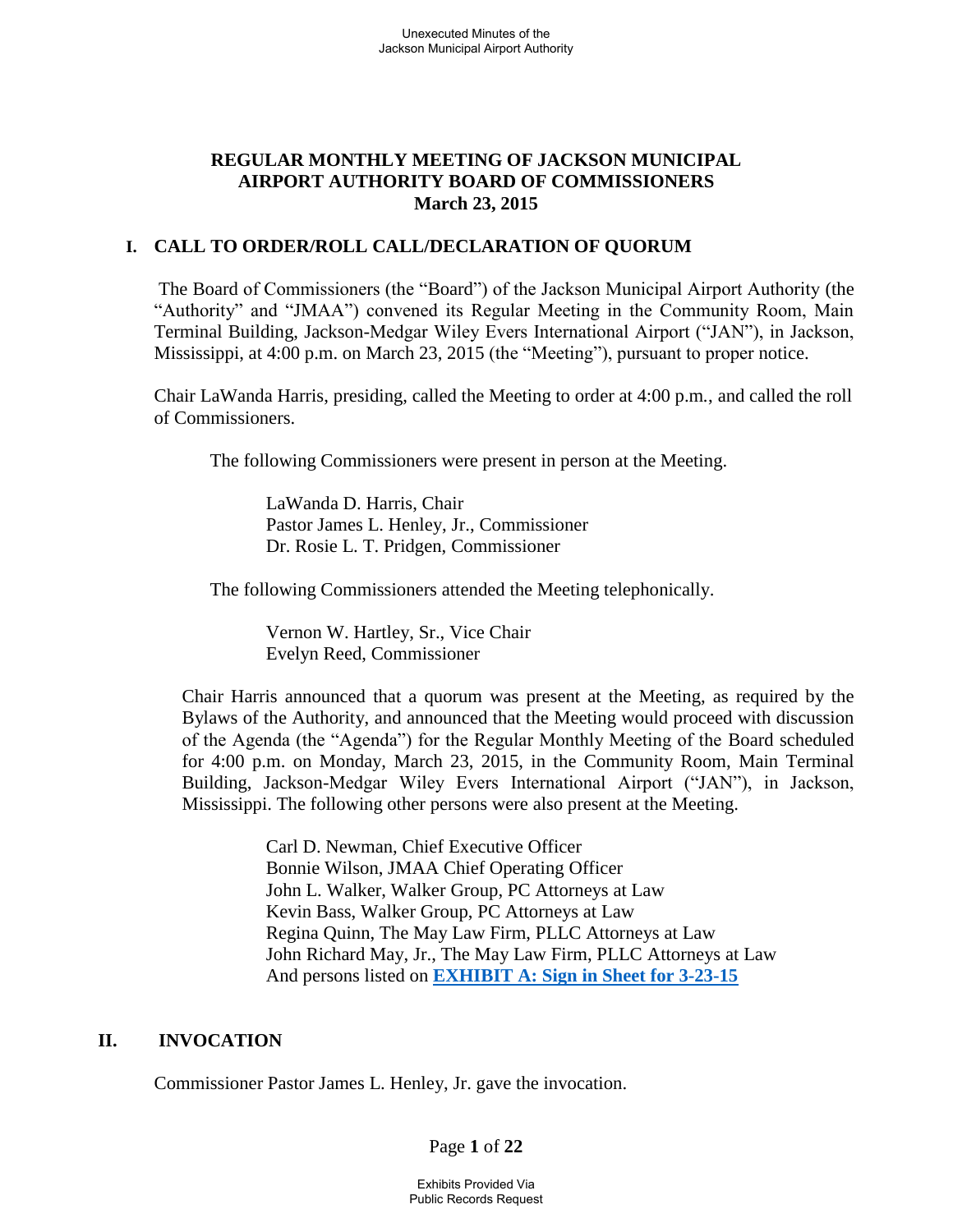## **III. APPROVAL AND EXECUTION OF MINUTES**

A. Regular Work Session of the Board of Commissioners, February 19, 2015.

B. Regular Meeting of the Board of Commissioners, February 23, 2015.

C. Board of Commissioners facilitated Retreat held March 16-17, 2015.

# **RESOLUTION CY-2015-43**

# **APPROVAL AND EXECUTION OF FEBRUARY MINUTES**

After discussion and review and upon the motion made by Commissioner Pastor James L. Henley, Jr., seconded by Commissioner Dr. Rosie L.T. Pridgen, the Minutes of the Regular Work Session February 19, 2015, the Regular Meeting, February 23, 2015, and the Board of Commissioners facilitated retreat, March 16-17, 2015 were approved by the affirmative votes of all Commissioners present, and the following resolution was made and entered.

**RESOLVED**, that the Board hereby approves the Minutes of the Regular Work Session, February 19, 2015, the Regular Meeting of the Board of Commissioners, February 23, 2015, and the Board of Commissioners' facilitated retreat, March 16-17, 2015 as presented and directs that said minutes be filed in the appropriate minute book and records of the Authority.

Yeas: Hartley, Henley, Pridgen, Harris, Reed Nays: None Abstentions: None

March 23, 2015

# **IV. PUBLIC COMMENTS**

None

## **V. REPORTS**

## **A. Chair Harris**

Chair Harris did not have a report; however, she acknowledged and greeted former Commissioner J.R. Jones and all persons present.

## **B. Chief Executive Officer**

Mr. Carl D. Newman, CEO, addressed comments to the Board as he went through Agenda items and made references to supporting documentation in the **Packet for 3-23-2015 ("Meeting Packet").** The Meeting Packet is attached as an **[Exhibit](file:///C:/Users/kevin/Desktop/Packet.pdf)** to the March 23, 2015

> Page **2** of **22** Exhibits Provided Via Public Records Request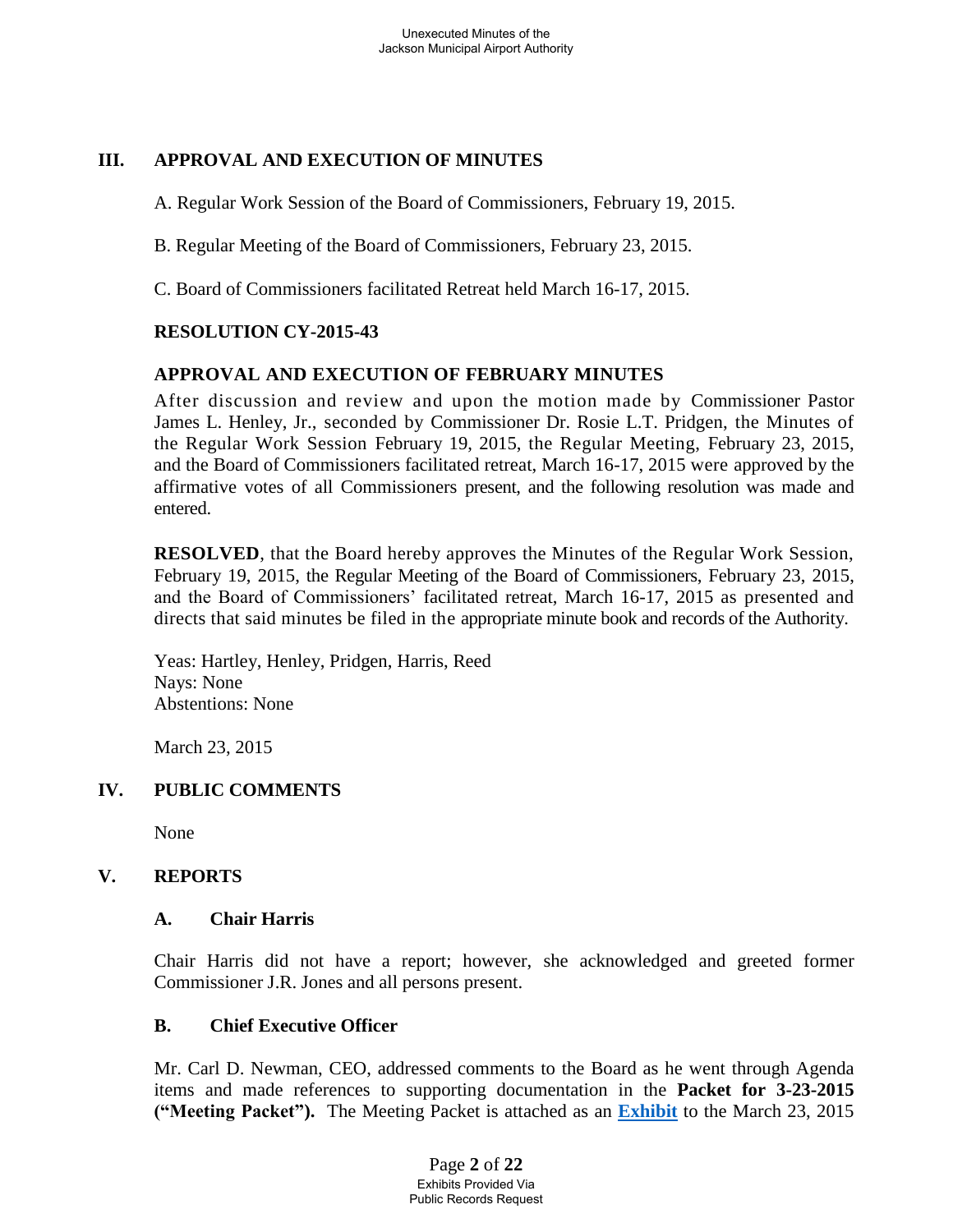Regular Monthly Meeting Minutes.

| 1. Airport Project Manager Summary, Period Ending    |  |
|------------------------------------------------------|--|
| 2. Airport Activity Statistics Report, Period Ending |  |

## *3. Employee and Organizational Recognitions..............................................Page* **27**

Mr. Newman and the Board congratulated Janatha (Janet) Hilliard, Information System Analyst in JMAA's Information Technology Department, for her selection as JMAA Employee of the Month for March, 2015, and presented the award to her. The Board then took a photograph with Ms. Hilliard.

Chair Harris then recognized Mr. Carl D. Newman, CEO for receiving the 2015 Marks of Excellence Award given by the National Forum for Black Public Administrators. This award is bestowed upon an African American Public Administrator who has achieved extraordinary success in the field of Public Management while demonstrating an unselfish commitment to the community. This prestigious award is MFPBA's highest honor and is presented annually. Chair Harris, Commissioner Pastor Henley and Commissioner Dr. Pridgen then took a photograph with Mr. Newman after which Chair Harris stated that Commissioner Reed and Vice Chair Hartley will recognize Mr. Newman in person at the next month's board meeting.

Mr. Newman then recognized Carmiscia Ruffld, Airport Security Liason Lead in the Airport Security Department, as he has gone through the ANTN program and achieved Level 1, Level 2 and Level 3 certification from the American Association of Airport Executives. Mr. Newman informed the Board that staff will get Mr. Ruffld to next month's meeting and recognize him in person. He then recognized Richard "Tim" Bell, Airport Security Liason in Airport Security Department, as he achieved ANTN level 1 and 2 certification from the American Association of Airport Executives. Mr. Albert Hunt, Safety & Environmental Management in the Maintenance Department, was recognized for an achievement in Airport Environmental Management by the Airports Council International-North America. Mr. Bell was photographed with the Commissioners present in person at the monthly board meeting, and Mr. Newman announced that Mr. Ruffld and Mr. Hunt would be recognized during the next Board Meeting as they were not present during the March 23, 2015 meeting.

# **C. Attorney**

 $\overline{a}$ 

Attorney Walker announced to the Board that the Deans of Jackson State University will appear during the April Work Session at JMAA in order to speak with the Board of Commissioners about developing aviation courses and internships. Mr. Walker then stated that he had another matter that will be addressed later on the Agenda during Executive session.

<sup>1</sup>  *"Page #" refers to the page number in the meeting Packet.*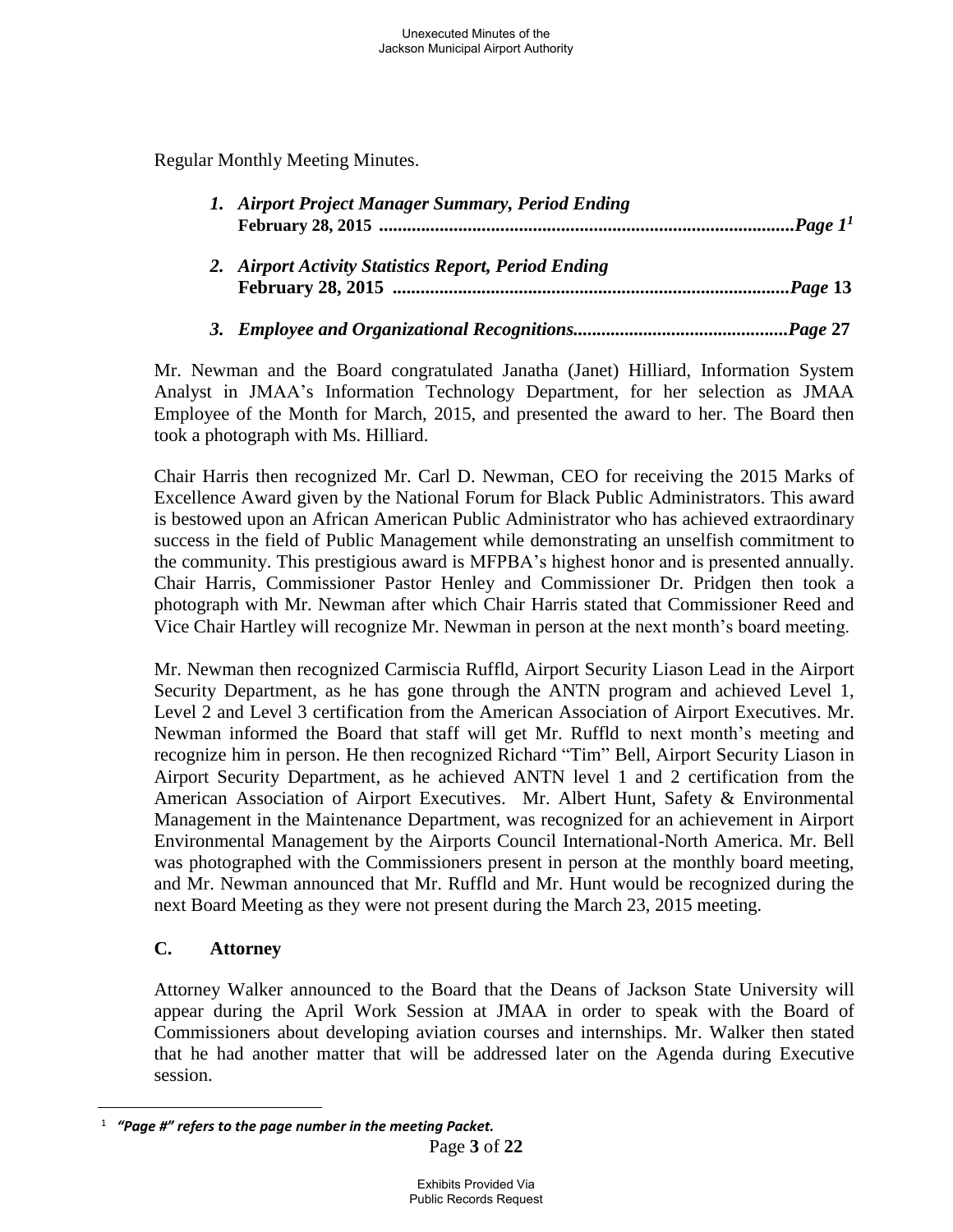## **VI. ACTION ITEMS**

## **A. Financial Matters**

## **1.** *Financial Reports for February 2015*

- a. Balance Sheet: Accept.......................................................................Page 28
- b. Income Statement: Accept................................................................Page 29

Chair Harris directed the Board's attention to the Balance Sheet, Income Statement and the Claims Docket for February, 2015 included in the Packet.

## **RESOLUTION CY-2015-44**

## **RESOLUTION ACCEPTING/APPROVING FEBRUARY FINANCIAL REPORTS**

Upon motion by Commissioner Dr. Pridgen, seconded by Commissioner Reed, the following **RESOLUTION** was made and approved by unanimous vote.

**WHEREAS,** the Board of Commissioners (the "Board") of the Jackson Municipal Airport Authority (the "Authority") has reviewed and considered the Authority's Balance Sheet and Income Statement (the Financial Reports") for the month and period ending February 28, 2015, which were included in the Packet, pages 28-31, and was distributed to the Board prior to the March 23, 2015 Regular Meeting of the Board.

**IT IS THEREFORE, RESOLVED** that the Board hereby accepts and approves the Financial Reports: Balance Sheet and Income Statement for February, 2015.

Yeas: Hartley, Pridgen, Harris, Reed, Henley Nays: None Abstentions: None

March 23, 2015

c. Claims Docket for February, 2015: Approve…………………..... Page 32

## **RESOLUTION CY-2015-45**

## **RESOLUTION APPROVING CLAIMS DOCKET**

Upon motion by Commissioner Pastor Henley, seconded by Commissioner Dr. Pridgen, the following **RESOLUTION** was made and unanimously approved.

> Page **4** of **22** Exhibits Provided Via Public Records Request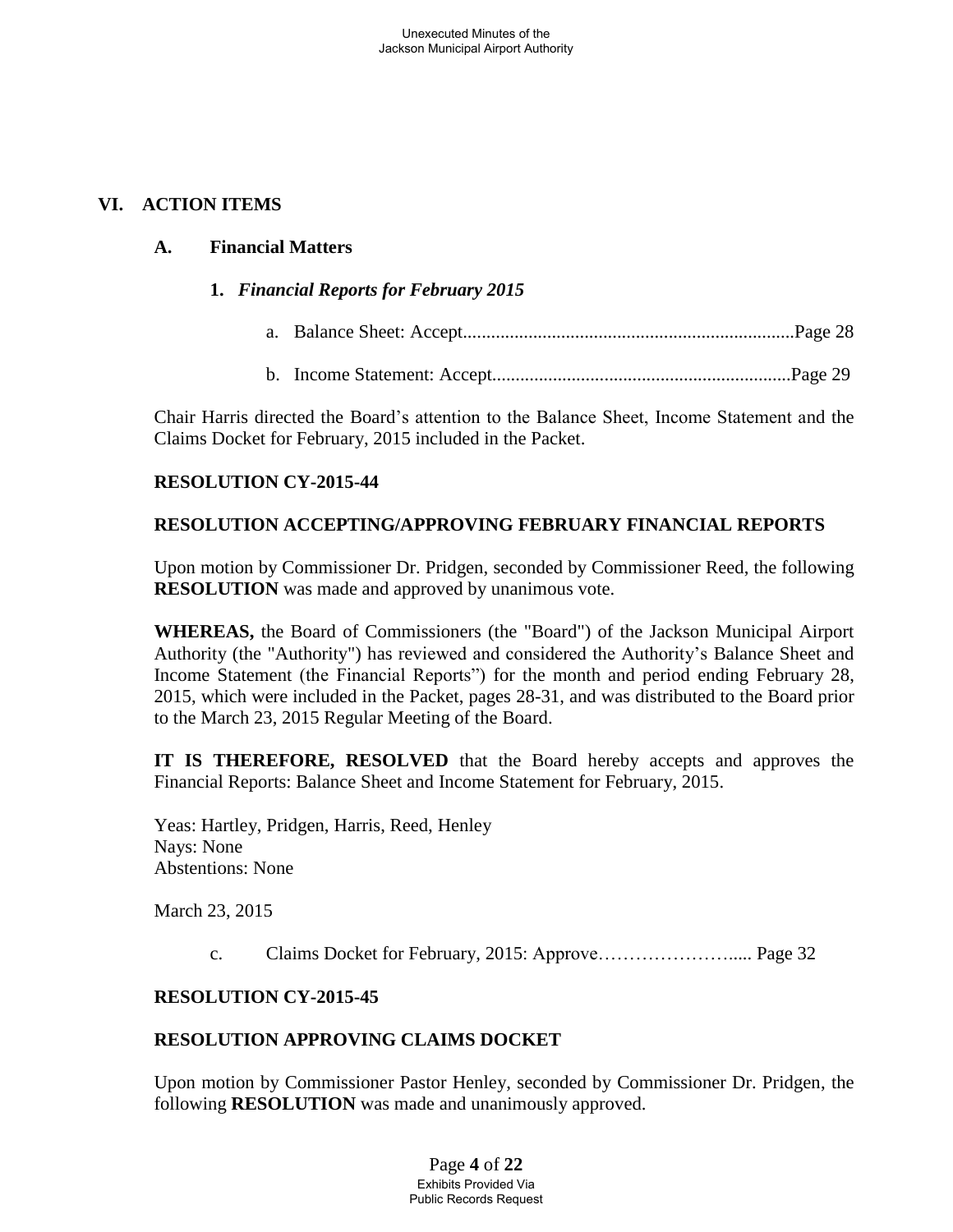**WHEREAS**, the Board of Commissioners (the "Board") of the Jackson Municipal Airport Authority (the "Authority") has reviewed and considered the Authority's Claims Docket ("Claims") for the month and period ending February 28, 2015, which were included in the Packet, pages 32-37, and was distributed to the Board prior to the March 23, 2015, Regular Meeting of the Board.

**IT IS THEREFORE, RESOLVED** that the Board hereby authorizes payment of the Claims in the amount of \$1,720, 216. 26.

 Yeas: Hartley, Pridgen, Harris, Reed, Henley Nays: None Abstentions: None

March 23, 2015

## **2**. **Early Issues**…………………………………………………….... **Page 38**

### **RESOLUTION CY-2015-46**

# **RESOLUTION AS TO AUTHORIZING EARLY ISSUE PAYMENTS: \$1,869.10 TO THE FAIRVIEW INN OF JACKSON, LLC**

Upon motion by Vice Chair Hartley, seconded by Commissioner Reed the following **RESOLUTION** was made and unanimously approved.

**WHEREAS,** the Board has considered the request of JMAA's staff for the authority to provide payment of \$1,869.10 to Fairview Inn in Jackson, MS for services rendered regarding the approved Board Facilitated Retreat for the JMAA Board of Commissioners held on the dates of March 16-17, 2015. The Board finds that such request, which is more fully explained in a memorandum dated March 17, 2015 at page 38 of the Meeting Packet, ought to be granted.

**IT IS THEREFORE, RESOLVED** that JMAA's Staff is authorized to provide payment of \$1,869.10 to Fairview Inn in Jackson, MS for services rendered regarding the approved Board Facilitated Retreat for the JMAA Board of Commissioners held on the dates of March 16-17, 2015. The Board finds that such request is more fully explained in a Memorandum dated March 17, 2015 at page 38 of the Meeting Packet.

 Yeas: Hartley, Pridgen, Harris, Reed, Henley Nays: None Abstentions: None

March 23, 2015

#### **B. Service Agreements**

Page **5** of **22**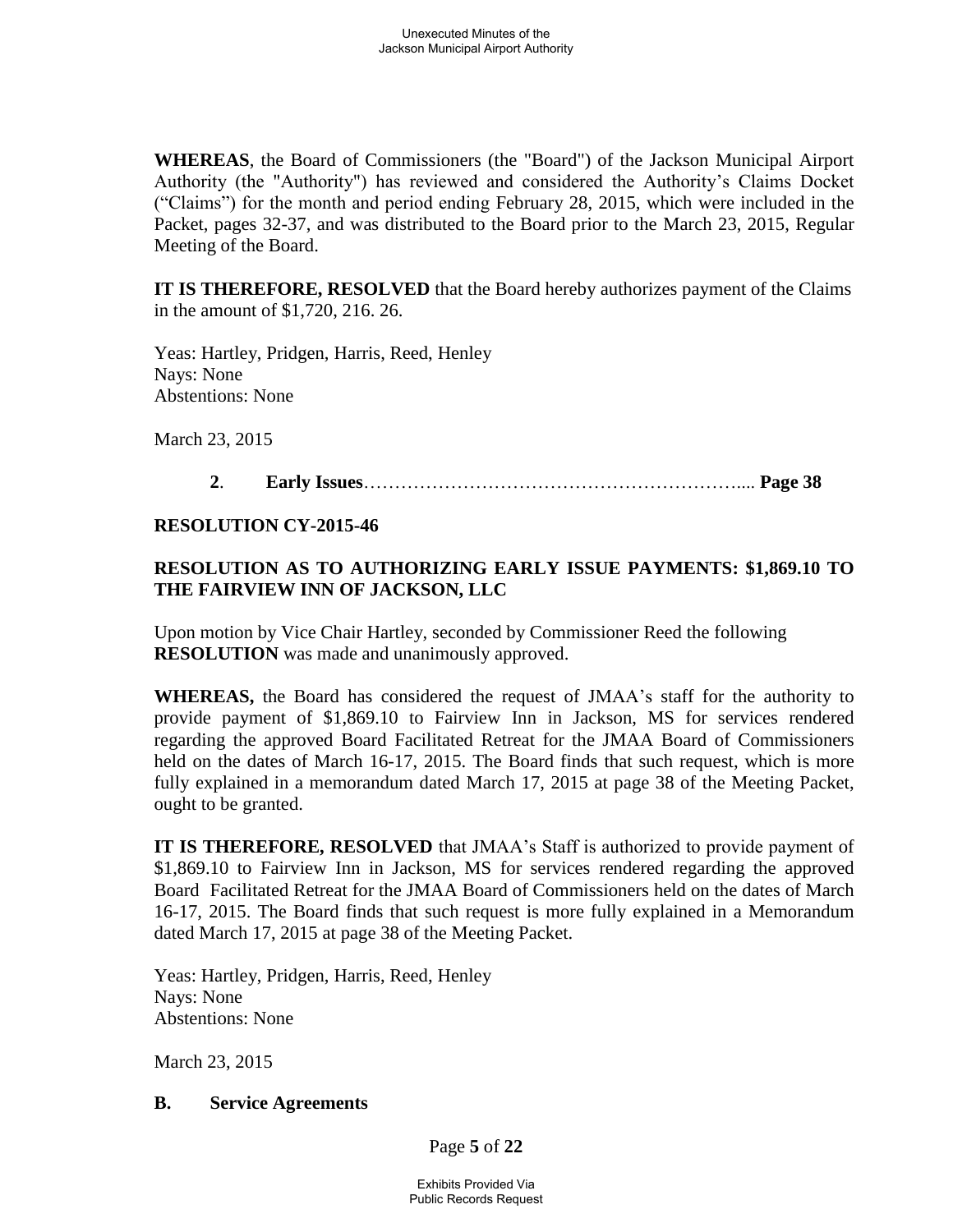*1. Safety and Security Interactive Training System, JMAA: Renew and Amend Existing Agreement (American Association of Airport Executives).............................................................................................Page 39* 

### **RESOLUTION CY- 2015-47**

### **RESOLUTION AS TO RENEWING AAAE/IET SUPPORT AGREEMENTS FOR SOFTWARE PACKAGES CURRENTLY REGISTERED TO JMAA AND PURCHASING ONE ADDITIONAL SOFTWARE PACKAGE**

Upon motion by Commissioner Pastor Henley, seconded by Commissioner Dr. Pridgen, the following **RESOLUTION** was made and unanimously approved.

**WHEREAS**, the Board has considered the request of JMAA's staff to (i) exercise the option to renew the existing Software Support Agreement ("Service Agreement") with the American Association of Airport Executives (AAAE) for services related to supporting and maintaining the existing customized Interactive Employee Training (IET) system in place at the Jackson-Medgar Wiley Evers International Airport (JAN) at a cost of \$8,800 for four (4) computers; and (ii) add an additional software package to the current agreement as to a fifth (5<sup>th</sup>) computer in place at JAN, at the cost of \$2,200.00. Therefore, JMAA will have the software on five (5) computer workstations, covered by AAAE's Service Agreement, costing \$11,000 annually. The term of the agreement will be for one calendar year, with the option to renew for two (2) additional years at JMAA's discretion. The Board finds that such requests, which are more fully explained in a memorandum dated March 2, 2015, on pages 39-41 of the Meeting Packet, ought to be granted.

**IT IS THEREFORE, RESOLVED** that JMAA's staff is authorized to (i) exercise the option to renew the existing Software Support Agreement ("Service Agreement") with the American Association of Airport Executives (AAAE) for services related to supporting and maintaining the existing customized Interactive Employee Training (IET) system in place at the Jackson-Medgar Wiley Evers International Airport (JAN) at a cost of \$8,800 for four (4) computers; and (ii) add an additional software package to the current agreement as to a fifth  $(5<sup>th</sup>)$  computer in place at JAN, at the cost of \$2,200.00. Therefore, JMAA will have the software on five (5) computer workstations, covered by AAAE"s Service Agreement, costing \$11,000 annually. The term of the agreement will be for one calendar year, with the option to renew for two (2) additional years at JMAA's discretion. The Board finds that such requests are more fully explained in a memorandum dated March 2, 2015, on pages 39-41 of the Meeting Packet.

 Yeas: Hartley, Henley, Pridgen, Harris, Reed Nays: None Abstentions: None

March 23, 2015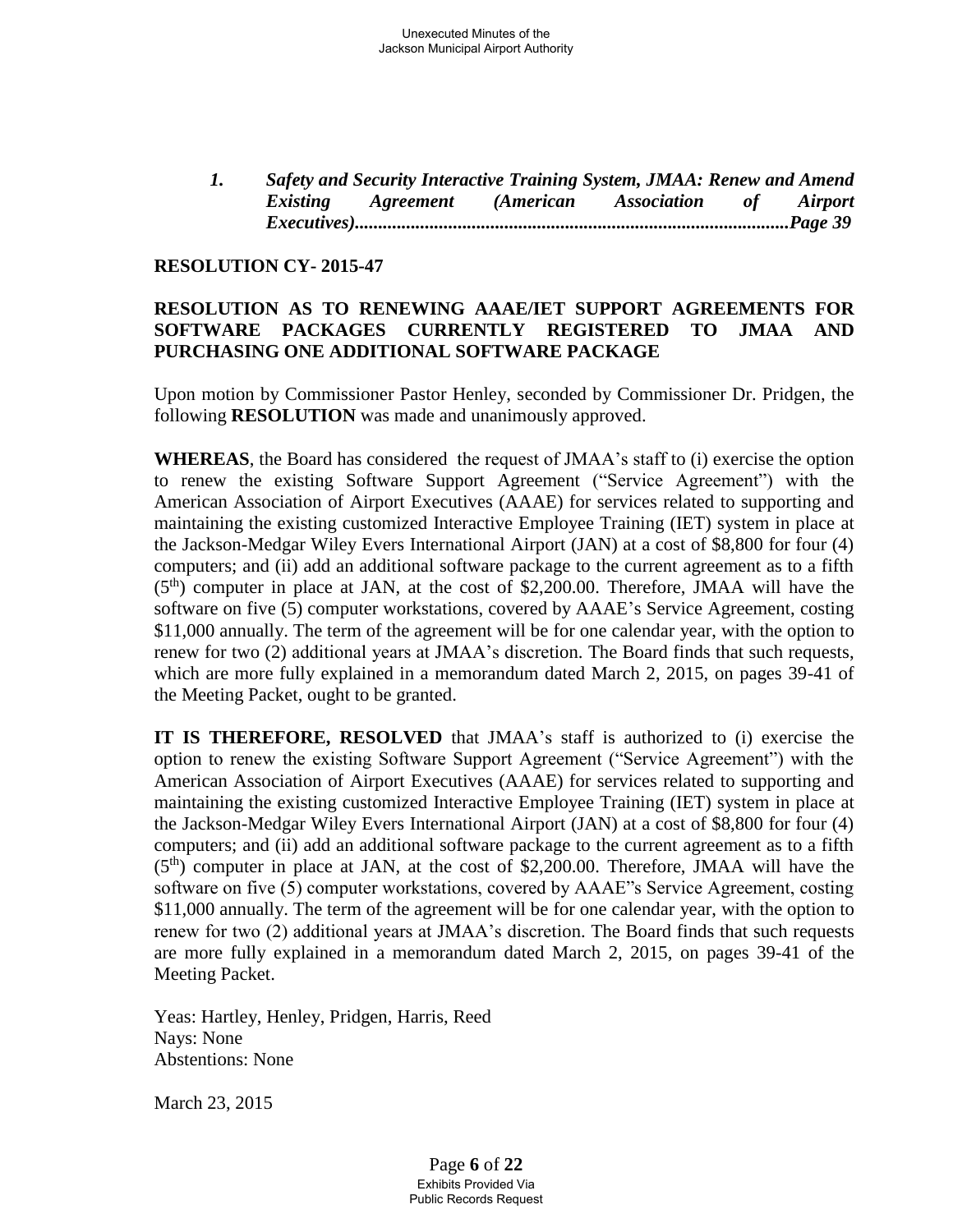**2**. *Pest Control Services, JAN & HKS; Authorize Agreement (Havard Pest Control)…………………………………………………………….......Page 42* 

### **RESOLUTION-CY-2015-48**

### **RESOLUTION AS TO SERVICE AGREEMENT FOR PEST CONTROL SERVICES WITH HAVARD PEST CONTROL SERVICES**

Upon motion by Commissioner Pastor Henley, seconded by Vice Chair Hartley, the following **RESOLUTION** was made and unanimously approved.

**WHEREAS**, the Board has considered the request of JMAA's staff for authority to enter into a one year, \$4,680.00 contract with Havard Pest Control of Richland, MS to provide Pest Control Services for the Jackson Medgar Wiley Evers International Airport (JAN) and Hawkins Field Airport (HKS). This one year contract will contain an option to renew for an additional year at JMAA's discretion. The Board finds that such request, which is more fully explained in a memorandum dated February 28, 2015, at pages 42-44 of the Meeting Packet, ought to be granted.

**IT IS THEREFORE, RESOLVED** that JMAA's staff is authorized to enter into a one year, \$4,680.00 contract with Havard Pest Control of Richland, MS to provide Pest Control Services for the Jackson Medgar Wiley Evers International Airport (JAN) and Hawkins Field Airport (HKS). This one year contract will contain an option to renew for an additional year at JMAA's discretion. The Board finds that such request is more fully explained in a memorandum dated February 28, 2015, at pages 42-44 of the Meeting Packet.

Yeas: Hartley, Pridgen, Harris, Reed, Henley Nays: None: Abstentions: None

March 23, 2015

*3. Waste Management Service, JAN & HKS; Authorized Agreement (Republic Services Alliance, Inc.)………………………………………………Page 45*

#### **RESOLUTION CY 2015-49**

### **RESOLUTION AS TO SERVICE AGREEMENT FOR COLLECTION AND DISPOSAL SERVICES WITH BFI WASTE SERVICES, LLC, D.B.A. REPUBLIC SERVICES OF JACKSON ("REPUBLIC")**

Upon motion by Commissioner Dr. Pridgen, seconded by Commissioner Pastor Henley, the following **RESOLUTION** was made and unanimously approved.

**WHEREAS,** the Board has considered the request of JMAA's staff for authority to enter into

Page **7** of **22**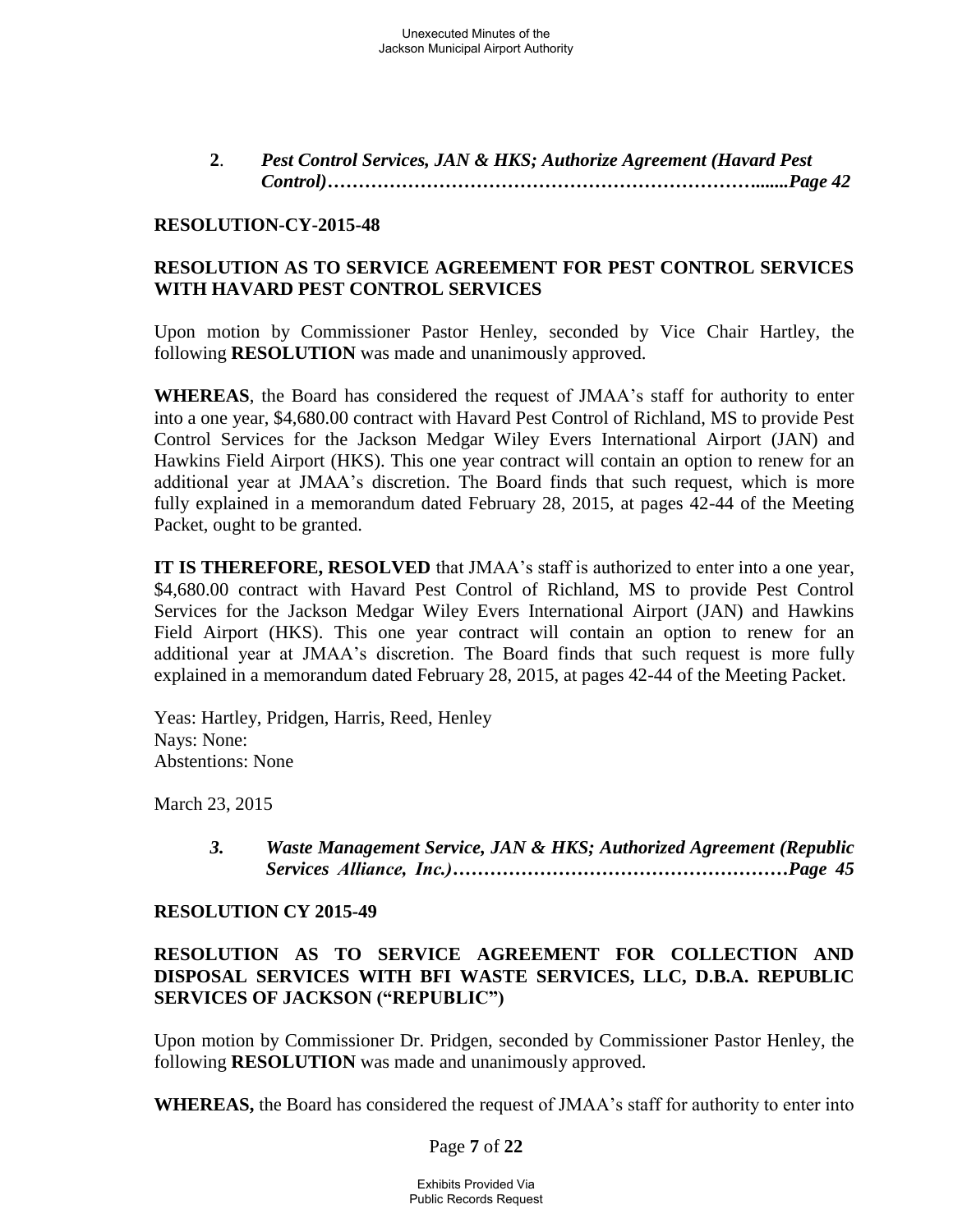an agreement with BFI Waste Services, LLC, DBA Republic Services of Jackson (Republic"), to provide waste collection and disposal services for the Jackson-Medgar Wiley Evers International Airport (JAN) and Hawkins Field Airport (HKS) for an annual sum not to exceed \$28,635.36 for basic and on demand services. Rates for on demand services will be included in the services agreement, the costs for which are included in the annual not to exceed price. The proposed term of the agreement is for one calendar year, with the option to renew for an additional calendar year, at JMAA's discretion. The Board finds that such request, which is more fully explained in a memorandum dated March 6, 2015, at pages 45- 56 of the Meeting Packet, ought to be granted.

**IT IS THEREFORE, RESOLVED** that JMAA's staff is authorized to enter into an agreement with BFI Waste Services, LLC, DBA Republic Services of Jackson ("Republic"), to provide solid waste collection and disposal services for the Jackson-Medgar Wiley Evers International Airport (JAN) and Hawkins Field Airport (HKS), for an annual sum not to exceed \$28,635.36, for basic and on demand services. Rates for on demand services will be included in the services agreement. The proposed term of the agreement is one calendar year, with the option to renew for an additional calendar year, at JMAA's discretion. The Board finds that such request is more fully explained in a memorandum dated March 6, 2015, at pages 45-56 of the Meeting Packet.

Yeas: Hartley, Pridgen, Harris, Reed, Henley Nays: None: Abstentions: None

March 23, 2015

## *4. Pre-Employment Psychological Screening for Law Enforcement Officers, JMAA: Authorize Contract (The Counseling Center, PLLC)……….Page 57*

Commissioner Dr. Pridgen addressed the Board and requested that the cost of services or rates per candidate should be included in the resolution.

Commissioner Pastor Henley then addressed the Board and directed attention to the Synopsis included in the Packet at page 57 and asked that the Board consider amending the Synopsis. He recommended entering at end of the last sentence of the first paragraph: "due to the Boards' reliance on the due diligence performed by the JMAA staff."

## **RESOLUTION CY-2015-50**

**RESOLUTION AS TO SERVICE AGREEMENT FOR PRE EMPLOYMENT PSYCHOLOGICAL TESTING SERVICES FOR LAW ENFORCEMENT OFFICER CANDIDATES WITH WILLIAM CHRIS LOTT, PH.D., OF THE COUNSELING CENTER, PLLC OF RIDGELAND, MS AND AMENDMENT TO MEMORANDUM NO. HR/ADMIN. 2015-18.**

> Page **8** of **22** Exhibits Provided Via Public Records Request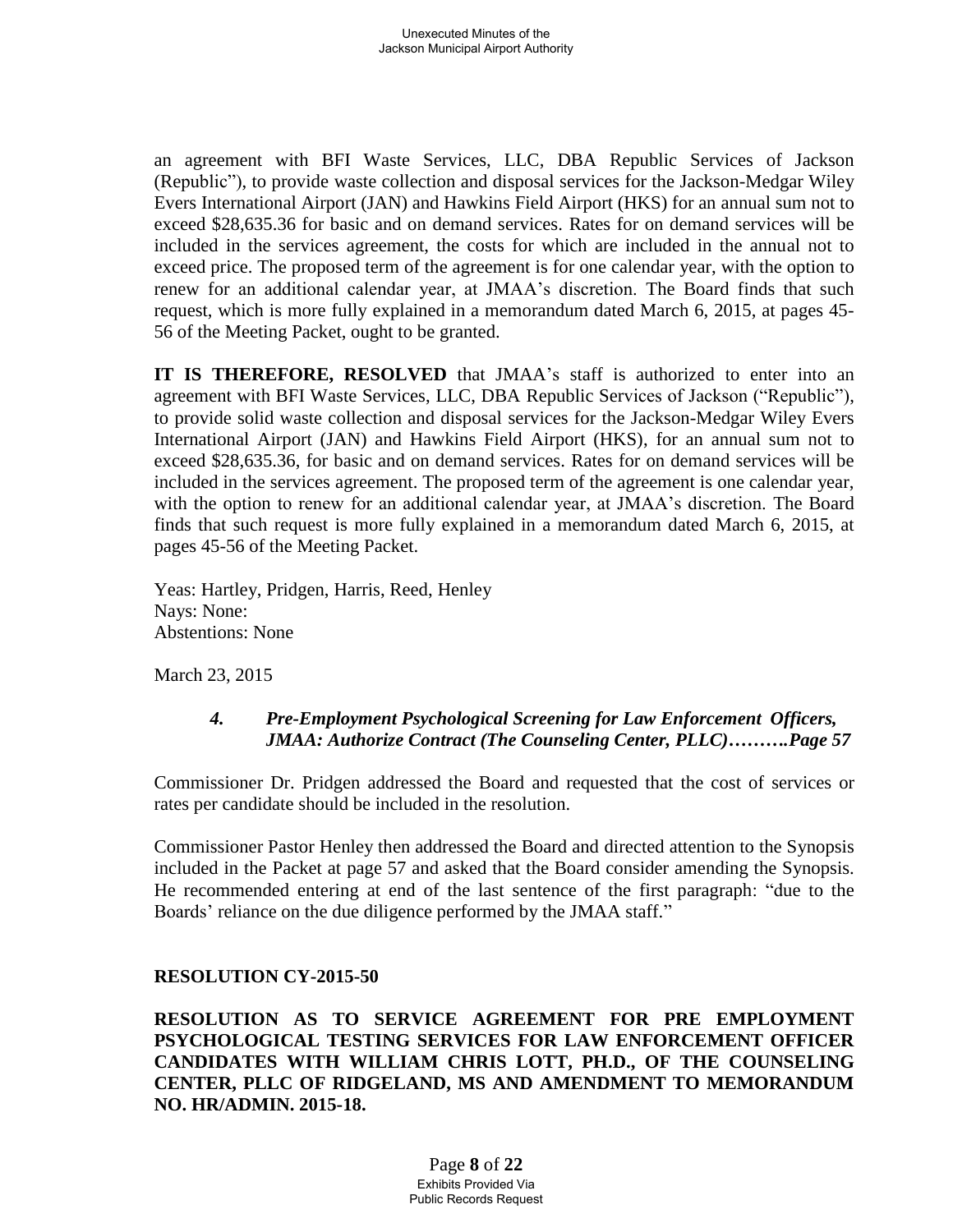Upon motion by Vice Chair Hartley, seconded by Commissioner Dr. Pridgen, amended by Commissioner Dr. Pridgen, seconded by Commissioner Reed and further amended by Commissioner Pastor Henley, seconded by Commissioner Dr. Pridgen, the following **RESOLUTION** was made and unanimously approved.

**WHEREAS,** the Board has considered the request of JMAA's staff for authority to execute a contract with William Chris Lott, Ph.D. of the Counseling Center, PLLC, ("Counseling Center") of Ridgeland, MS to provide pre-employment psychological testing services for Law Enforcement Officer Candidates, at a per candidate price of \$500.00, on an as needed basis effective April 1, 2015 through March 31, 2016.

**WHEREAS,** the Board further wants to amend the first paragraph of the Synopsis of Memorandum No. HR/ADMIN. 2015-18, dated March 3, 2015 at page 57 of the **Packet,** to place at the end of the first paragraph "due to the Board's reliance on the due diligence performed by JMAA staff."

**WHEREAS,** the Board finds that such requests which, along with the professional references and vitae for Dr. Lott, are more fully explained in a memorandum dated March 3, 2015, at pages 57-69 of the Meeting Packet, ought to be granted.

**IT IS THEREFORE, RESOLVED** that JMAA's staff is authorized to execute a contract with William Chris Lott, Ph.D., of the Counseling Center, PLLC, ("Counseling Center") of Ridgeland, MS, to provide pre-employment psychological testing services for Law Enforcement Officer Candidates, at a per candidate price of \$500.00, on an as needed basis, effective April 1, 2015 through March 31, 2016.

**IT IS THEREFORE FURTHER RESOLVED,** the Board amends the Synopsis of Memorandum No. HR/ADMIN. 2015-18, dated March 3, 2015, by inserting at the end of the first paragraph in the Synopsis section: "due to the Board's reliance on the due diligence performed by JMAA staff."

Yeas: Hartley, Pridgen, Harris, Reed, Henley Nays: None Abstentions: None

March 23, 2015

*5. JMAA Employment Training Services: Authorize Solicitation of Proposals…...…………………………………………………….……Page 70*

#### **RESOLUTION CY 2015-51**

### **RESOLUTION AS TO SOLICITING PROPOSALS FOR EMPLOYEE TRAINING SERVICES**

#### Page **9** of **22**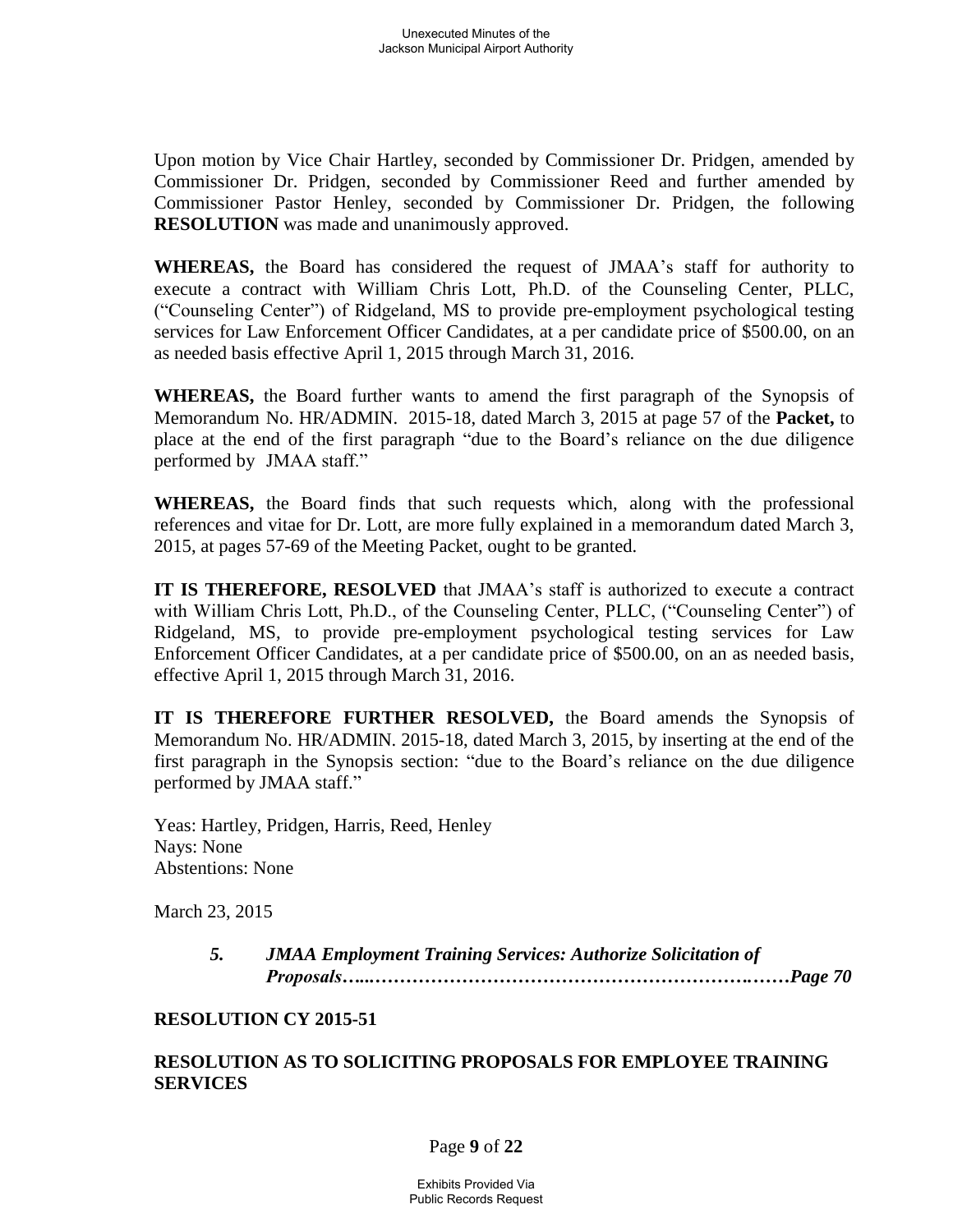Upon motion by Commissioner Pastor Henley, seconded Commissioner Dr. Pridgen, the following **RESOLUTION** was made and unanimously approved.

**WHEREAS,** the Board has considered the request of JMAA's staff for (i) authority to solicit proposals from human resource consultants with experience in the field of employee training to provide certain annual training to employees of the Jackson Municipal Airport Authority (JMAA) and assistance to the JMAA Human Services Department; and (ii) approval of the proposed project budget. The term of the agreement will be for one calendar year, commencing May 1, 2015 through April 30, 2016. The Board finds that such request, which is more fully explained in a memorandum dated March 13, 2015, at pages 70-72 of the Meeting Packet, ought to be granted.

**IT IS THEREFORE, RESOLVED** that JMAA's staff (i) is authorized to solicit proposals from human resource consultants with experience in the field of employee training to provide certain annual training to the employees of the Jackson Municipal Airport Authority (JMAA); and (ii) the proposed project budget is approved. The term of the agreement will be for one calendar year, commencing May 1, 2015 through April 30, 2016. The Board finds that such request is more fully explained in a memorandum dated March 13, 2015, at pages 70-72 of the Meeting Packet.

Yeas: Hartley, Pridgen, Harris, Reed, Henley Nays: None Abstentions: None

March 23, 2015

*6. Financial Consulting Services, JMAA: Authorize Solicitation of Proposals……………....……….…………………………………….. Page 73* 

## **RESOLUTION CY- 2015-52**

## **RESOLUTION AS TO SOLICITING PROPOSALS FROM CERTIFIED PUBLIC ACCOUNTING FIRMS FOR ANNUAL AUDITING AND CONSULTING SERVICES**

Upon motion by Commissioner Pastor Henley, seconded by Commissioner Dr. Pridgen, the following **RESOLUTION** was made and unanimously approved.

**WHEREAS,** the Board has considered the request of JMAA's staff to solicit proposals for professional services from Certified Public Accounting (CPA) firms to provide financial consulting on an as needed basis and to conduct an audit of the Jackson Municipal Airport Authority's (JMAA) Fiscal Year 2015 financial statements. The term of the agreement is proposed for one calendar year, with an option to renew at JMAA's discretion. The Board finds that such request, which is more fully explained in a memorandum dated March 4, 2015, pages 73-75 of the Meeting Packet, ought to be granted.

**IT IS THEREFORE, RESOLVED** that JMAA's staff is authorized to solicit proposals for

Page **10** of **22** Exhibits Provided Via Public Records Request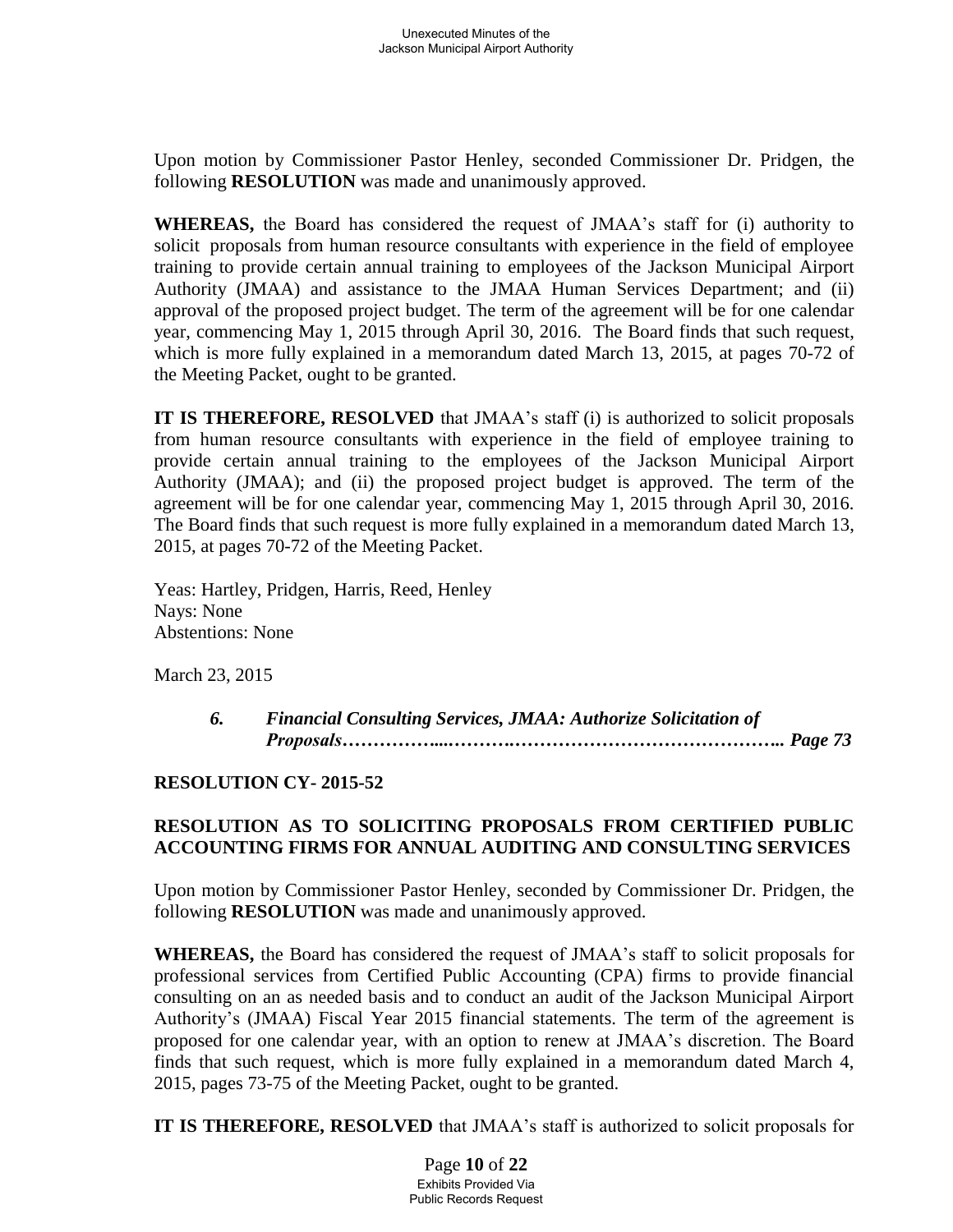professional services from Certified Public Accounting (CPA) firms to provide financial consulting on an as needed basis and to conduct an audit of the Jackson Municipal Airport Authority's (JMAA's) Fiscal Year 2015 financial statements. The term of the agreement is proposed for one calendar year with an option to renew at JMAA's discretion. The Board finds that such request is more fully explained in a memorandum dated March 4, 2015, at pages 73-75 of the Meeting Packet.

Yeas: Hartley, Pridgen, Harris, Reed, Henley Nays: None Abstentions: None

March 23, 2015

**7.** *Air Service Development Strategic Plan, JAN & HKS: Authorize Solicitation of Proposals ……………………………………………...Page 76*

#### **RESOLUTION CY-2015-53**

## **RESOLUTION AS TO SOLICITING PROPOSALS FOR AIR SERVICE DEVELOPMENT CONSULTANT**

Upon motion by Commissioner Pastor Henley, seconded by Commissioner Reed, the following **RESOLUTION** was made and unanimously approved.

**WHEREAS,** the Board has considered the request of JMAA's staff for (i) the authority to solicit proposals from consultants with experience in the fields of passenger air service, general aviation, cargo and other aviation development to assist in the development of a strategic plan for increasing air service at the Jackson-Medgar Wiley Evers International Airport (JAN) and Hawkins Field Airport (HKS); and (ii) approval of the proposed project budget. The proposed term of the agreement will be for one calendar year with an option to renew at the Jackson Municipal Airport Authority's discretion. The Board finds that such requests, which are more fully explained in a memorandum dated March 6, 2015, at pages 76-78 of the Meeting Packet, ought to be granted.

**IT IS THEREFORE, RESOLVED** that JMAA's staff is (i) authorized to solicit proposals from consultants with experience in the fields of passenger air service, general aviation, cargo and other aviation development to assist in the development of a strategic plan for increasing air service at the Jackson-Medgar Wiley Evers International Airport (JAN) and Hawkins Field Airport (HKS); and (ii) proposed project budget is approved. The proposed term of the agreement will be for one calendar year with an option to renew at the Jackson Municipal Airport Authority's discretion. The Board finds that such requests are fully explained in a memorandum dated March 6, 2015, at pages 76-78 of the Meeting Packet.

Yeas: Hartley, Pridgen, Harris, Reed, Henley

Page **11** of **22**

Exhibits Provided Via Public Records Request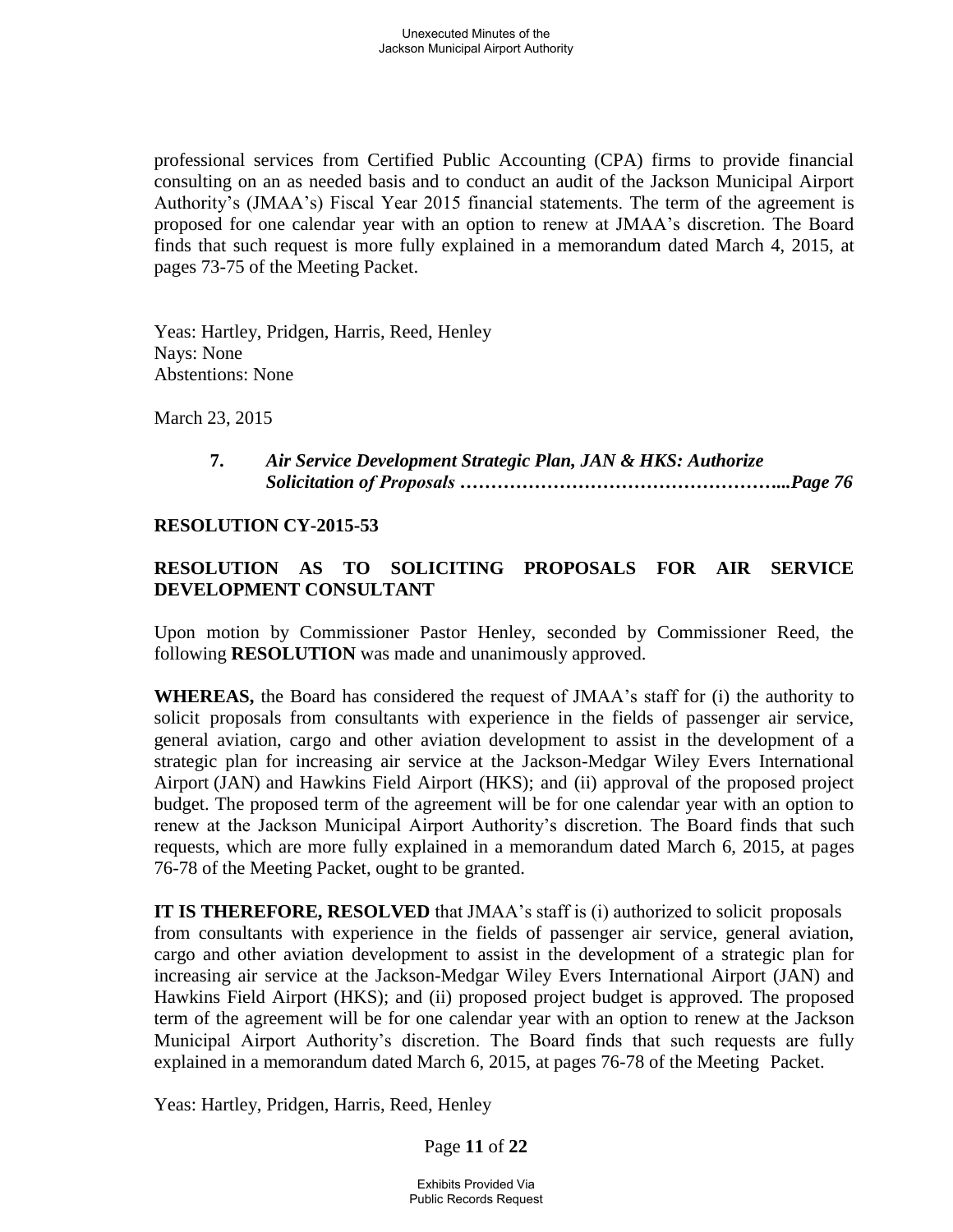Nays: None Abstentions: None

March 23, 2015

*8*. *Governmental Relations Consulting Services, JMAA; Authorize Request For Proposals………………………………………………………….Page 79*

### **RESOLUTION CY-2015-54**

## **RESOLUTION AS TO SOLICITING PROPOSALS FOR FEDERAL LEGISLATIVE CONSULTING SERVICES AND NATIONAL GOVERNMENTAL INDUSTRY REPRESENTATION**

Upon motion by Commissioner Reed, seconded by Commissioner Dr. Pridgen, the following **RESOLUTION** was made and unanimously approved.

**WHEREAS,** the Board has considered the request of JMAA's staff for (i) the authority to solicit proposals from government relations consultants with experience in the field of aviation, specifically airport operations and management, to represent the Jackson Municipal Airport Authority (JMAA) with Federal Governing entities, industry trade associations, and key members of the aviation industry and (ii) approval of the proposed project budget. It is estimated that the term of the agreement will be for one calendar year with options to renew on the anniversary dates for additional years. The Board finds that such requests, which are more fully explained in a memorandum dated March 3, 2015, at pages 79-81 of the Meeting Packet, ought to be granted.

**IT IS THEREFORE, RESOLVED** that JMAA's staff (i) is authorized to solicit proposals from government relations consultants with experience in the field of aviation, specifically airport operations and management, to represent the Jackson Municipal Airport Authority (JMAA) with Federal Governing entities, industry trade associations, and key members of the aviation industry and (ii) proposed project budget is approved. It is estimated that the term of the agreement will be for one calendar year with options to renew on the anniversary dates for additional years. The Board finds that such requests are more fully explained in a memorandum dated March 3, 2015, at pages 79-81 of the Meeting Packet.

Yeas: Hartley, Pridgen, Harris, Reed, Henley Nays: None Abstentions: None

March 23, 2015

#### **C. Construction Projects**

*1. JMAA Project No. 005-098 Storm Water Improvements, JAN: Authorize Cable Relocation Reimbursement Agreement (Federal Aviation* 

> Page **12** of **22** Exhibits Provided Via Public Records Request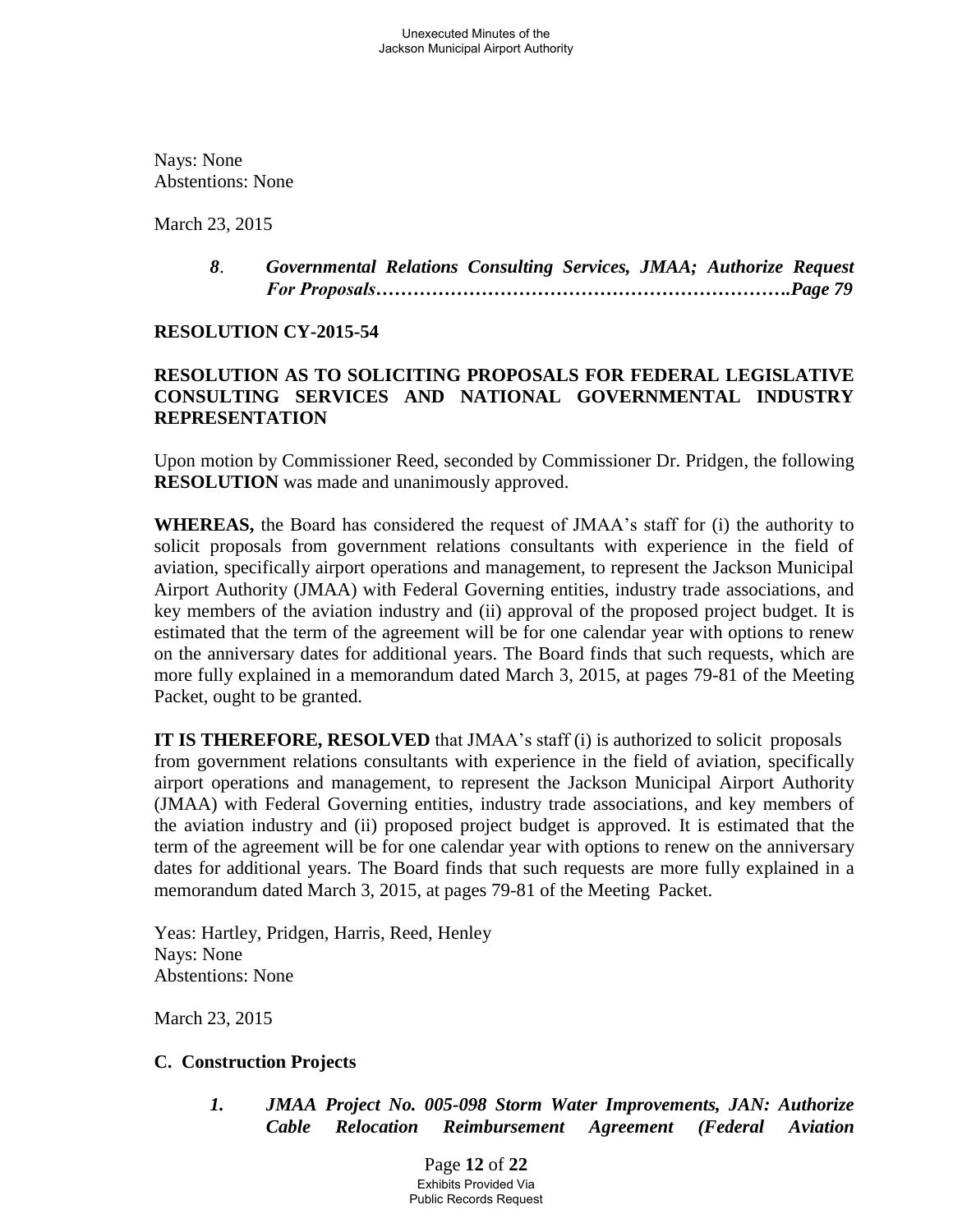*Administration); Amendment to Agreement (WEI/AJA, LLC); change order No. 1 (Hemphill Construction Company, Inc.)………………...….…Page 82*

### **RESOLUTION CY-2015-55**

## **RESOLUTION AUTHORIZING CABLE RELOCATION REIMBURSEMENT AGREEMENT WITH THE FEDERAL AVIATION ADMINISTRATION; AMENDMENT TO AGREEMENT WITH WEI/AJA, LLC AND CHANGE ORDER NO. 1 WITH HEMPHILL CONSTRUCTION COMPANY, INCORPORATED.**

Upon motion by Commissioner Pastor Henley, seconded by Commissioner Dr. Pridgen, the following **RESOLUTION** was made and unanimously approved.

 **WHEREAS,** in connection with the Stormwater Improvements at JAN, JMAA's staff is requesting authority to: (i) enter into a Cable Relocation Reimbursement Agreement ("Relocation Agreement") with the Federal Aviation Administration (FAA); (ii) execute an amendment to the professional services agreement with WEI/AJA, LLC for additional design and construction administration services; and (iii) execute Change Order No. 1 to the construction contract with Hemphill Construction Company, Inc. ("Hemphill") for the removal and replacement of an existing duct bank, associated electrical cabling, security fencing, and for correction of a drainage problem in an additional area in the eastern portion of the Air Operation's Area (AOA) of the Jackson-Medgar Wiley Evers International Airport (JAN). Staff is also requesting approval of a revised project budget of \$5,265,160.68. The increase in the project budget of \$167,905.44 will be addressed from the unexpended balance of Airport Improvement program (entitlement) funds originally designated to support repairs to the aircraft parking aprons at JAN. The Board finds that such requests along with change order No. 1, which are more explained in a memorandum dated March 13, 2015, at pages 82- 88 of the Meeting Packet, ought to be granted.

**IT IS THEREFORE, RESOLVED** JMAA's staff, in connection with the Stormwater Improvements at JAN, is authorized to: (i) enter into a Cable Relocation reimbursement Agreement ("Relocation Agreement") with the Federal Aviation Administration (FAA); (ii) execute an amendment to the professional services agreement with WEI/AJA, LLC for additional design and construction administration services; and (iii) execute Change Order No. 1 to the construction contract with Hemphill Construction Company, Inc. ("Hemphill") for the removal and replacement of an existing duct bank, associated electrical cabling, security fencing, and for correction of a drainage problem in an additional area in the eastern portion of the Air Operation's Area (AOA) of the Jackson-Medgar Wiley Evers International Airport (JAN). Approval of a revised project budget of \$5,265,160.68 is granted. The increase in the project budget of \$167,905.44 will be addressed from the unexpended balance of Airport Improvement program (entitlement) funds originally designated to support repairs to the aircraft parking aprons at JAN. The Board finds that such requests along with change order No.1 are more explained in a memorandum dated March 13, 2015, at pages 82-88 of the Meeting Packet.

Page **13** of **22** Yeas: Hartley, Pridgen, Harris, Reed, Henley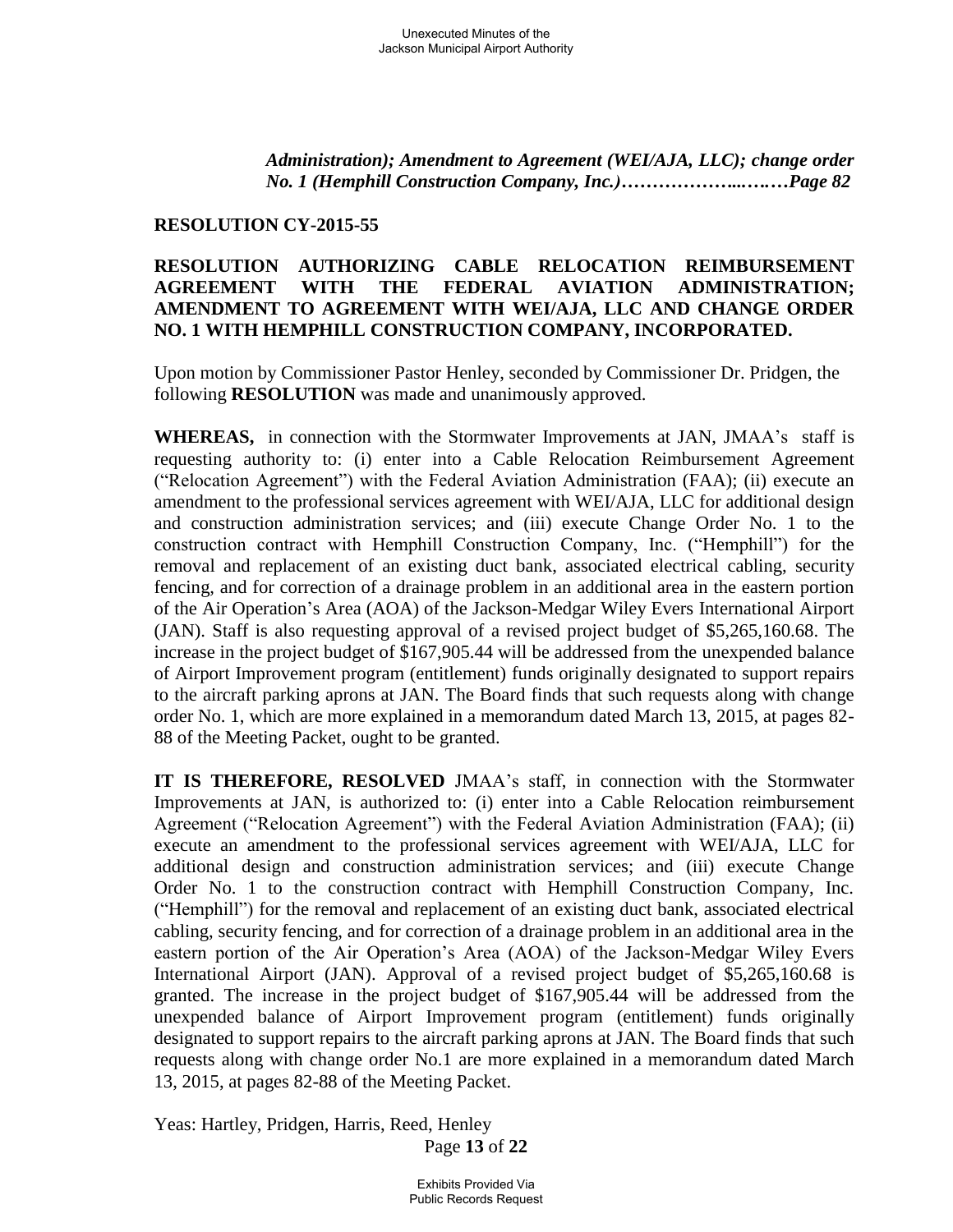Nays: None Abstentions: None

March 23, 2015

### *2. JMAA Project No. 003-15 Remediation and Renovation of Terminal Office Space, JAN: Authorize Request for Qualifications………………..…Page 89*

### **RESOLUTION CY-2015-56**

**RESOLUTION AUTHORIZING REQUEST FOR (i) AUTHORITY TO PUBLISH REQUESTS FOR QUALIFICATIONS ("RFQ") PERTAINING TO ARCHITECTUAL AND ENGINEERING DESIGN AND CONSTRUCTION OVERSIGHT FOR AN ASSESSMENT OF THE EXISTING CONDITIONS OF THE 5 TH FLOOR AT JAN; (ii) AUTHORITY IN NEGOTIATING A PROFESSIONAL SERVICE AGREEMENT; (iii) AUTHORITY TO ENGAGE A THIRD PARTY FIRM TO ACCESS FEE PROPOSALS; AND (iv) APPROVAL OF ESTIMATED PROJECT BUDGET** 

Upon motion by Commissioner Pastor Henley, seconded by Vice Chair Hartley, the following **RESOLUTION** was made and unanimously approved.

 **WHEREAS**, the Board has considered JMAA's staff's request for (i) authority to publish a Request for Qualifications (RFQ) to provide architectural/engineering services for an assessment of the existing conditions on the JAN fifth floor, to prepare plans for remediation and designs for reconstruction/renovation of that space; and to provide construction administration, project management, and oversight over remediation and reconstruction/renovation of the fifth floor space; and (ii) approval of the estimated administrative and engineering project budget. The Board finds that such circumstances and justifications, which are more fully explained in a memorandum dated March 17, 2015 at pages 89-92 of the Meeting Packet, ought to be granted.

 **IT IS THEREFORE, RESOLVED** that JMAA's staff is (i) authorized to publish a Request for Qualifications (RFQ) to provide architectural/engineering services for an assessment of the existing conditions on the JAN fifth floor, to prepare plans for remediation and designs for reconstruction/renovation of that space; and to provide construction administration, project management, and oversight over remediation and reconstruction/renovation of the fifth floor space; and (ii) approval of the estimated administrative and engineering project budget. The Board finds that such circumstances and justifications are more fully explained in a memorandum dated March 17, 2015 at pages 89-92 of the Meeting Packet.

Yeas: Hartley, Pridgen, Harris, Reed, Henley Nays: None Abstentions: None

March 23, 2015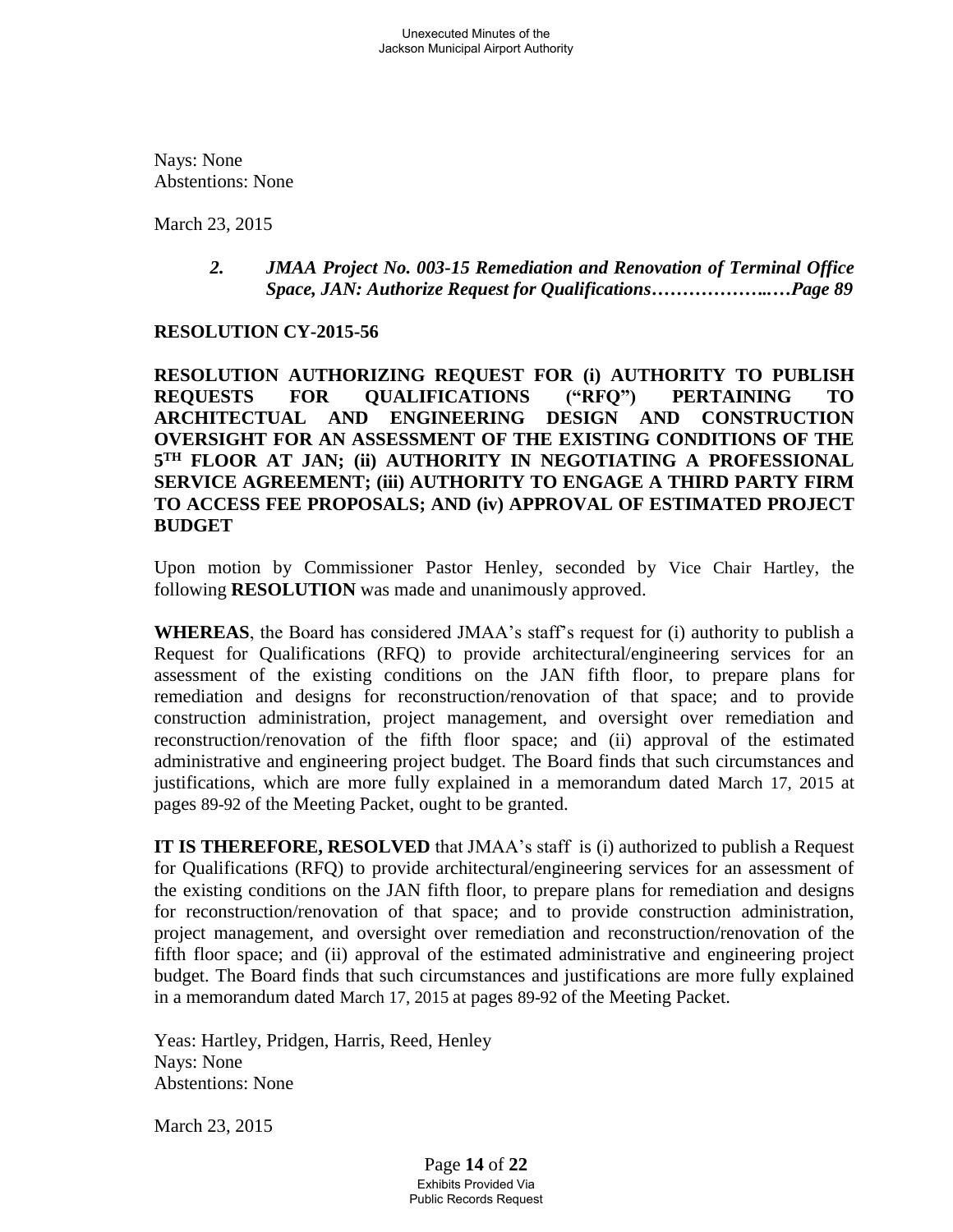#### **D. Procurements**

None

### **E. Grants**

None

### **F. Other Matters**

Mr. Newman then directed the Board's attention to the following Agenda items and requests for the Board's approval.

### *1. Airport Minority Advisory Council ("AMAC") JMAA: Authorize Execution Of Financial Commitment Statement…………………………………Page 93*

### **RESOLUTION CY-2015-57**

## **RESOLUTION AUTHORIZING CONTRACT WITH AIRPORT MINORITY ADVISORY COUNSEL AND AUTHORITY TO EXECUTE FINANCIAL COMMITMENT LETTER**

 Upon Motion by Commissioner Reed, seconded by Commissioner Dr. Pridgen, the following  **RESOLUTION** was made and unanimously approved.

**WHEREAS**, the Board has considered JMAA Staff's request for (i) authority to enter into a contract with the Airport Minority Advisory Council (AMAC), of Arlington, Virginia, in support of an AMAC Regional Forum scheduled for Thursday, October 15, 2015 in Jackson, Mississippi, for a sum not to exceed \$25,000; and (ii) approval of an additional sum of \$7,000.00 for JMAA's expenses, for a total project budget of \$32,000.00. The Board finds that such requests, which are more fully explained in a memorandum dated March 4, 2015 along with a proposed fee schedule, at pages 93-96 of the Meeting Packet, ought to be granted.

**IT IS THEREFORE, RESOLVED** that JMAA's Staff is (i) authorized to enter into a contract with the Airport Minority Advisory Council (AMAC), of Arlington, Virginia, in support of an AMAC Regional Forum scheduled for Thursday, October 15, 2015 in Jackson, Mississippi, for a sum not to exceed \$25,000; and (ii) approved to use an additional sum of \$7,000.00 for JMAA's expenses, for a total project budget of \$32,000.00. The Board finds that such requests are more fully explained in a memorandum dated March 4, 2015 at pages 93-96 of the Meeting Packet.

Yeas: Hartley, Pridgen, Harris, Reed, Henley Nays: None

Page **15** of **22**

Exhibits Provided Via Public Records Request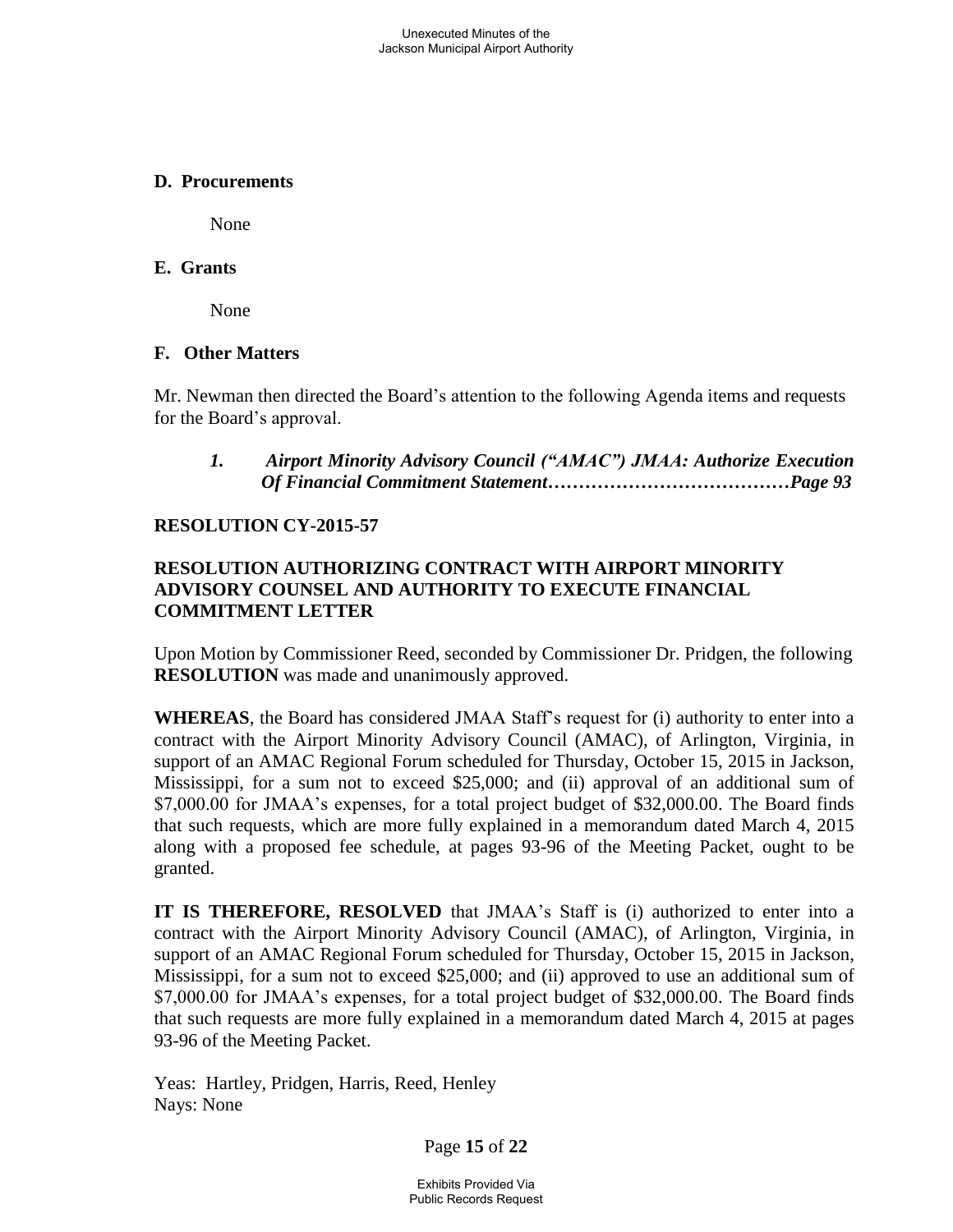Abstentions: None

March 23, 2015

Commissioner Reed comments that she fully supports any opportunity to host in the City of Jackson and having people visit Jackson is a wonderful thing.

## *2. Board Travel*

Commissioner Pastor Henley suggested that the Board consider having the vote on the travel policy before voting on travel requests as the travel requests resolutions may not be required in accordance with the new travel policy. The Board then announced that a vote on the Commissioners' Travel Policy would be held before a vote on the travel requests.

Commissioner Dr. Pridgen added that within Section 5 of the Amended Policy the terms "approve" or "approved" should be replaced with "pre-approve" and "pre-approved" as to ensure all Commissioners understand that pre-approval is required for reimbursement of expenses for travel which is not specifically authorized by the Travel Policy.

## *(a) Amending the Travel Policy For Airport Authority Commissioners*

## **RESOLUTION CY-2015-58**

## **RESOLUTION AMENDING THE TRAVEL POLICY FOR AIRPORT AUTHORITY COMMISSIONERS.**

Upon motion by Commissioner Dr. Pridgen, seconded by Commissioner Pastor Henley, the following **RESOLUTION** was made and unanimously approved.

**WHEREAS**, the Board has considered amending Sections 2.1; 2.2; 2.3; 2.4; 5.1 and 5.2 of THE JACKSON MUNICIPAL AIRPORT AUTHORITY TRAVEL POLICY FOR AIRPORT COMMISSIONERS to: (a) make them consistent with the 2015 fiscal calendar year budget calendar for Jackson Municipal Airport Authority; and (b) to clarify the travel of a Commissioner which needs Board pre-approval before the travel is taken by a Commissioner and the travel amounts incurred by Commissioners which are charged to their respective travel budgets; and

**WHEREAS**, the Board has further considered amending Section 5 of the proposed Travel Policy to substitute "pre-approve" for "approve," and "pre-approved" for "approved." The Board finds that such policy, which is more fully explained in the Jackson Municipal Airport Authority Travel Policy for Airport Commissioners which was provided to each Commissioner prior to the March 23, 2015 Board Meeting and will be attached as an exhibit to the Minutes of the March 23, 2015 Board Meeting.

**IT IS THEREFORE, RESOLVED** that the Board hereby (i) amends Sections 2.1; 2.2; 2.3; 2.4; 5.1 and 5.2 of THE JACKSON MUNICIPAL AIRPORT AUTHORITY TRAVEL

> Page **16** of **22** Exhibits Provided Via Public Records Request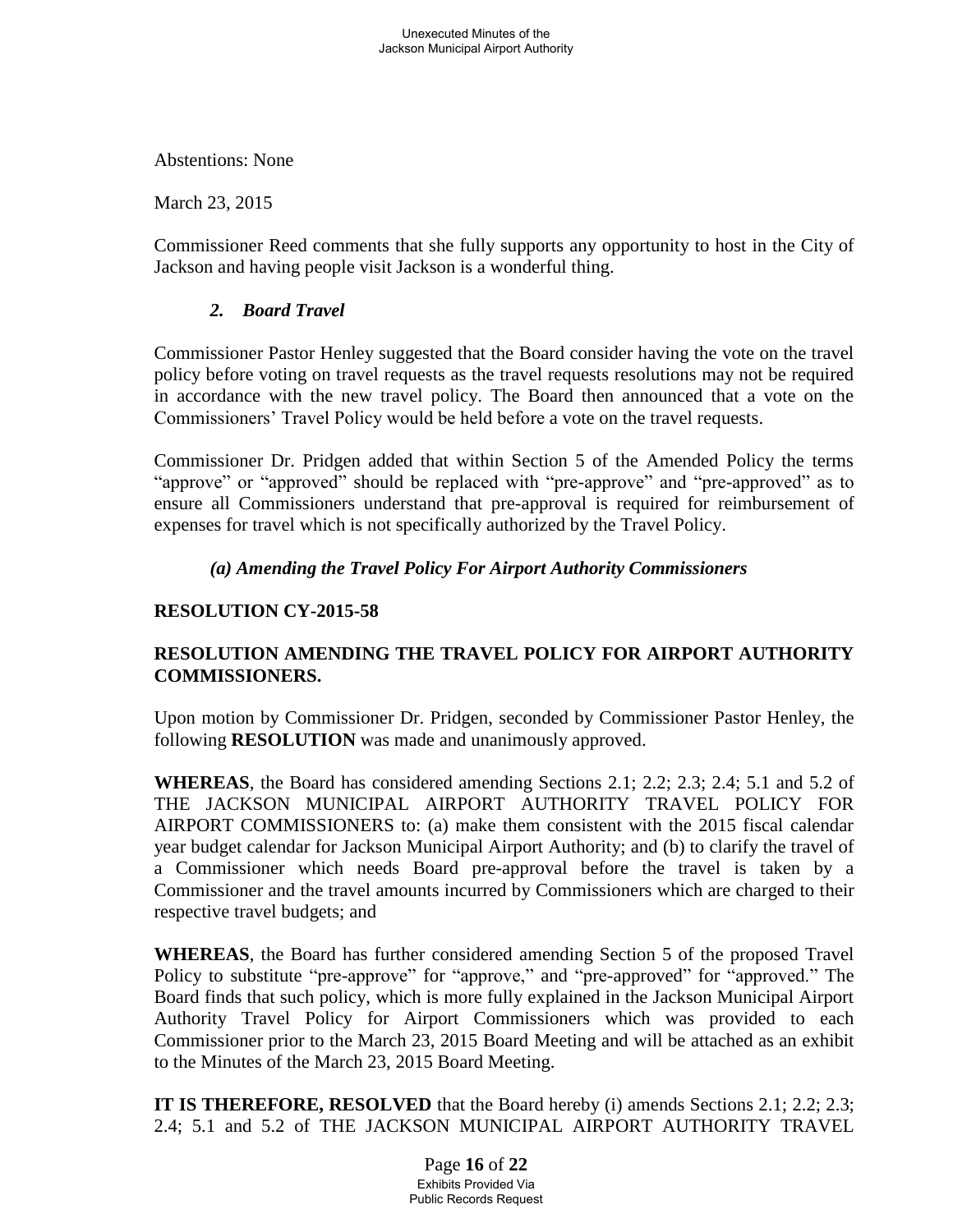POLICY FOR AIRPORT COMMISSIONERS to: (a) make them consistent with the 2015 fiscal calendar year budget calendar for Jackson Municipal Airport Authority; and (b) to clarify the travel of a Commissioner which needs Board pre-approval before the travel is taken by a Commissioner and the travel amounts incurred by Commissioners which are charged to their respective travel budgets, (ii) amends Section 5 of the proposed Travel Policy to substitute "pre-approve" for "approve," and "pre-approved" for "approved." The Board finds that such amended policy, is more fully set forth in the Jackson Municipal Airport Authority Travel Policy for Airport Commissioners which was provided to each Commissioner prior to the March 23, 2015 Board Meeting and is attached as an exhibit to the Minutes of the March 23, 2015 Board Meeting as TRAVEL POLICY FOR AIRPORT AUTHORITY COMMISSIONERS.

Yeas: Hartley, Pridgen, Harris, Reed, Henley Nays: None Abstentions: None

March 23, 2015

The Board then decided to revisit consideration of all travel requests. The Board was informed that the amended travel policy will not take effect until the Minutes of the March 23, 2015 Regular Monthly Board Meeting are signed by the Commissioners.

*(b) Board of Commissioners Travel to the Airports Council International-North America/American Association of Airport Executives-Airport Board & Commissioners Conference; April 12-14, 2015, New Orleans, LA; Approve Travel* 

#### **RESOLUTION CY-2015-59**

## **RESOLUTION APPROVING BOARD OF COMMISSIONERS' ATTENDANCE AT THE AIRPORTS COUNCIL INTERNATIONAL-NORTH AMERICA/AMERICAN ASSOCIATION OF AIRPORT EXECUTIVES-AIRPORT BOARD & COMMISSIONERS CONFERENCE, APRIL 12-14, 2015, NEW ORLEANS, LA**

Upon motion by Commissioner Pastor Henley, seconded by Commissioner Dr. Pridgen, the following **RESOLUTION** was made and unanimously approved

**WHEREAS,** the Airports Council International-North America/American Association of Airport Executives-Airport Board & Commissioners Conference on April 12-14, 2015, in New Orleans, LA, will offer a great opportunity for engagement with airport Commissioners, professionals, and executives from around the Country about the role of Airport Commissioners and a multitude of issues of importance to the Jackson Municipal Airport Authority; and

**WHEREAS,** the Board of Commissioners of JMAA recommends, approves and authorizes

Page **17** of **22**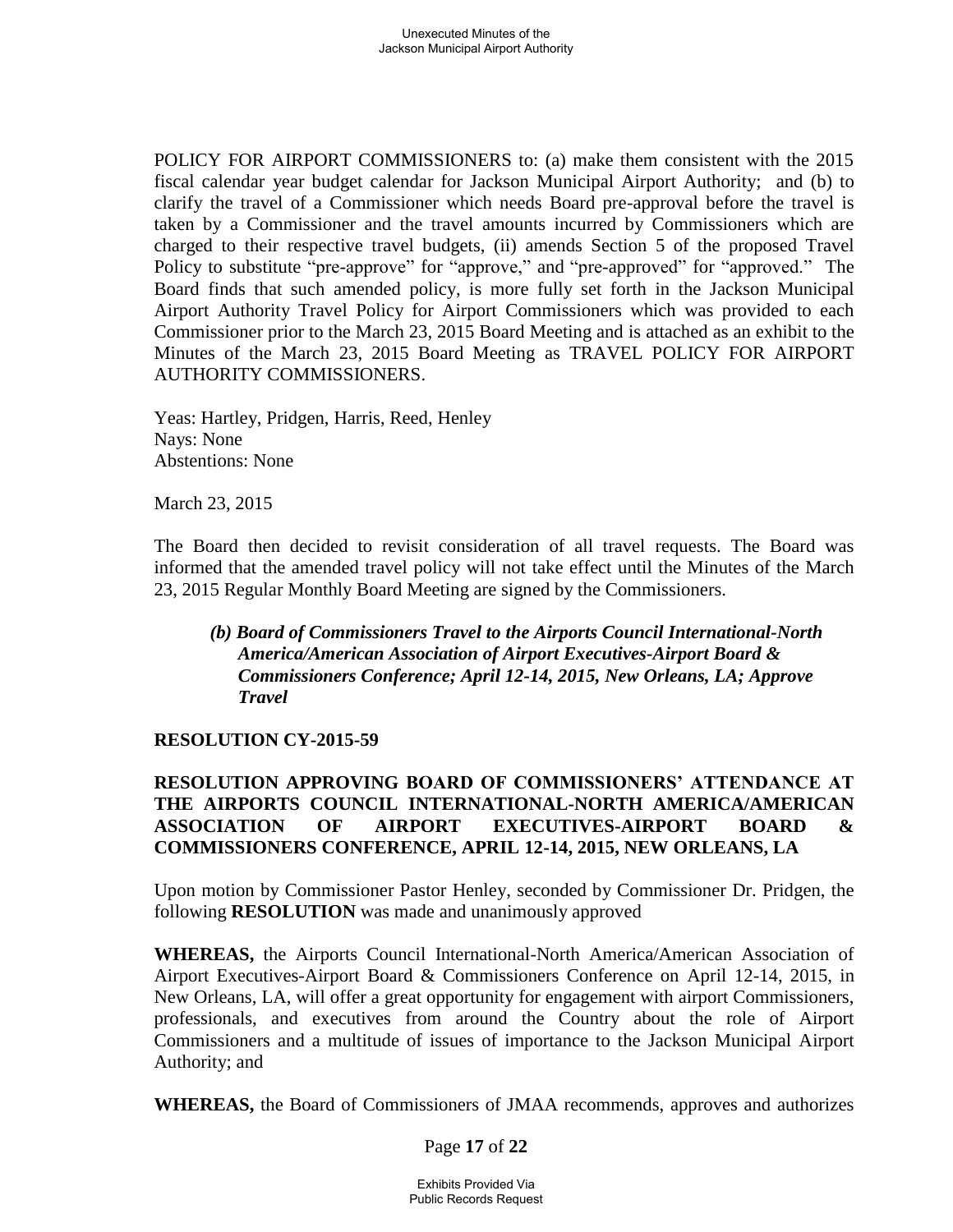that travel, lodging, registration and related expenses for each Commissioner be reimbursed to each Commissioner as well as for any related expenses incurred during the event; and

**WHEREAS**, the Board has considered the foregoing and the benefits which will accrue to the Authority from attendance by Chair Harris, Vice Chair Hartley, Commissioner Pastor Henley, Commissioner Dr. Pridgen, and Commissioner Reed at the Airports Council International-North America/American Association of Airport Executives-Airport Board & Commissioners Conference on April 12-14, 2015, in New Orleans, LA.

**IT IS THEREFORE, RESOLVED** the Board hereby (i) finds and determines that participation by Chair Harris, Vice Chair Hartley, Commissioner Pastor Henley, Commissioner Dr. Pridgen, and Commissioner Reed in the Airports Council International-North America/American Association of Airport Executives-Airport Board & Commissioners Conference on April 12-14, 2015, in New Orleans, LA will be beneficial to the Authority for the reasons cited above, and (ii) approves and authorizes reimbursement of travel, lodging, registration and for any related expenses incurred for or during the event.

Yeas: Hartley, Pridgen, Harris, Reed, Henley Nays: None Abstentions: None

March 23, 2015

## *(c) Board of Commissioners' Travel to the Airports Council International-North America, Business of Airports Conference in Phoenix, Arizona, April 20-22, 2015; Approve Travel*

#### **RESOLUTION CY-2015-60**

## **RESOLUTION APPROVING BOARD OF COMMISSIONERS' ATTENDANCE AT THE AIRPORTS COUNCIL INTERNATIONAL-NORTH AMERICA BUSINESS OF AIRPORTS CONFERENCE IN PHOENIX, ARIZONA, APRIL 20-22, 2015**

Upon motion by Commissioner Pastor Henley, seconded by Commissioner Dr. Pridgen, the following **RESOLUTION** was made and unanimously approved

**WHEREAS,** the Airports Council International-North America, Business of Airports Conference in Phoenix, Arizona, April 20-22, 2015, will offer a great opportunity for engagement with airport Commissioners, professionals, and executives from around the Country about the role of Airport Commissioners and a multitude of issues of importance to the Jackson Municipal Airport Authority; and

**WHEREAS,** the Board of Commissioners of JMAA recommends, approves and authorizes that travel, lodging, registration and related expenses for each Commissioner be reimbursed to each Commissioner as well as for any related expenses incurred during the event; and

> Page **18** of **22** Exhibits Provided Via Public Records Request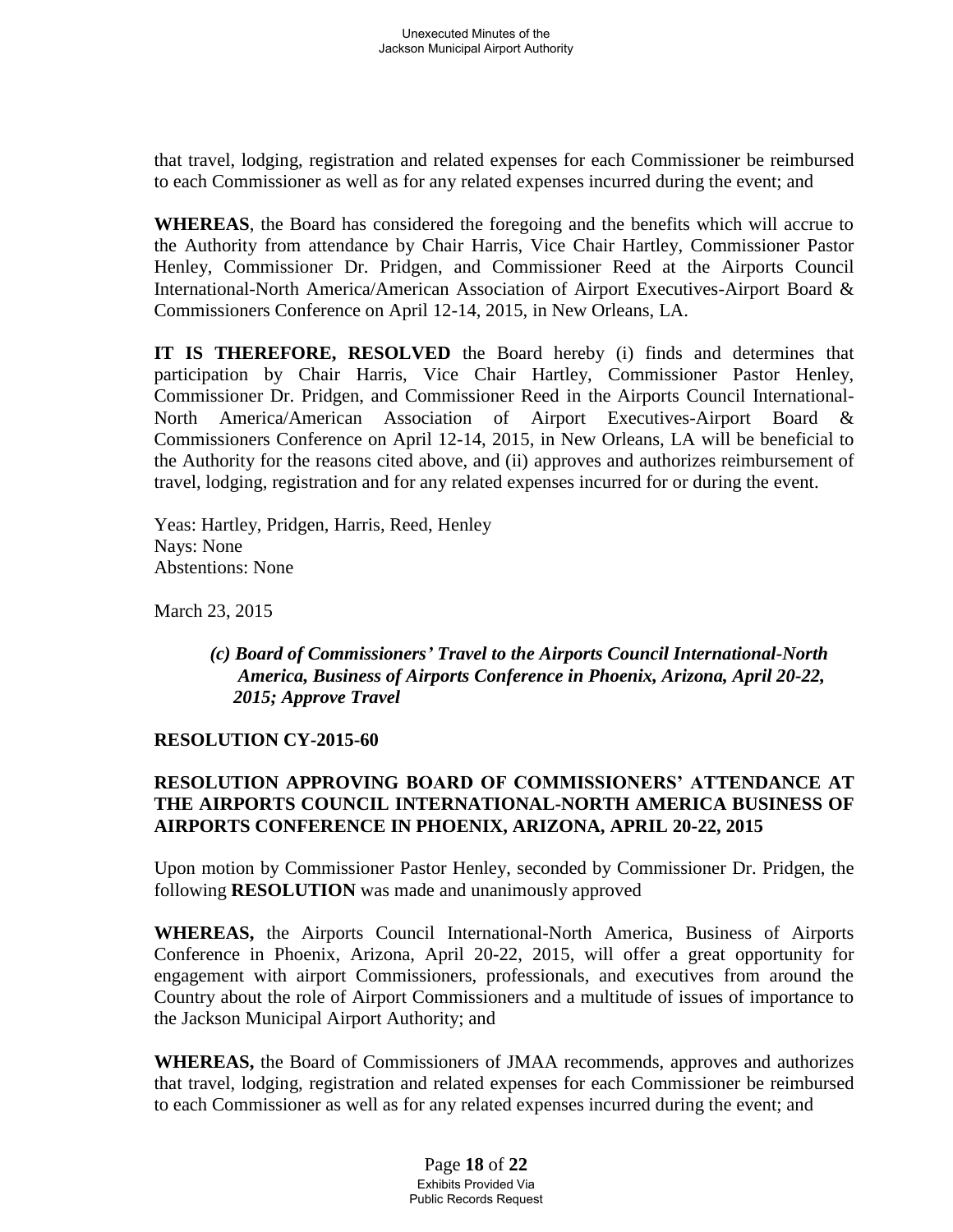**WHEREAS**, the Board has considered the foregoing and the benefits which will accrue to the Authority from attendance by Vice Chair Hartley, Commissioner Pastor Henley, and Commissioner Reed at the Airports Council International-North America, Business of Airports Conference in Phoenix, Arizona, April 20-22, 2015;

**IT IS THEREFORE, RESOLVED** the Board hereby (i) finds and determines that participation by Vice Chair Hartley, Commissioner Pastor Henley and Commissioner Reed in the Airports Council International-North America, Business of Airports Conference in Phoenix, Arizona, April 20-22, 2015 will be beneficial to the Authority for the reasons cited above, and (ii) approves and authorizes reimbursement of travel, lodging, registration and for any related expenses incurred for or during the event.

Yeas: Hartley, Pridgen, Harris, Reed, Henley Nays: None Abstentions: None

March 23, 2015

*(a) Commissioner Reed ACI-NA America Business Diversity Committee Participation and Travel Approval, JMAA: Approve Participation and Travel (Exhibit Memorandum attached to the 3-23-15 Board Meeting Minutes)* 

#### **RESOLUTION CY-2015-61**

### **RESOLUTION APPROVING COMMISSIONER REED'S PARTICIPATION IN THE AIRPORTS COUNCIL INTERNATIONAL-NORTH AMERICA'S BUSINESS DIVERSITY COMMITTEE.**

Upon motion by Commissioner Pastor Henley, seconded by Commissioner Dr. Pridgen, the following RESOLUTION was made and unanimously approved.

**WHEREAS**, Commissioner Evelyn Reed, Member of the Board of Commissioners for the Jackson Municipal Airport Authority was invited by the Airports Council International-North America (ACI-NA) to serve on the Business Diversity Committee; and

**WHEREAS**, the ACI-NA represents local, regional, and state governing bodies that own and operate commercial airports in the United States and Canada, and ACI-NA's mission is to advocate policies and provide services that strengthen the ability of commercial airports to serve their passengers, customers and communities; and

**WHEREAS**, the Board has considered Commissioner Reed's request to serve on the Airports Council International-North America's Business Diversity Committee and believes that her serving in this capacity will provide insight and knowledge to JMAA as to aviation matters as well as enhance her ability to spread knowledge about aviation throughout the community in the Jackson, MS area to ensure that qualified individuals in the future are

#### Page **19** of **22**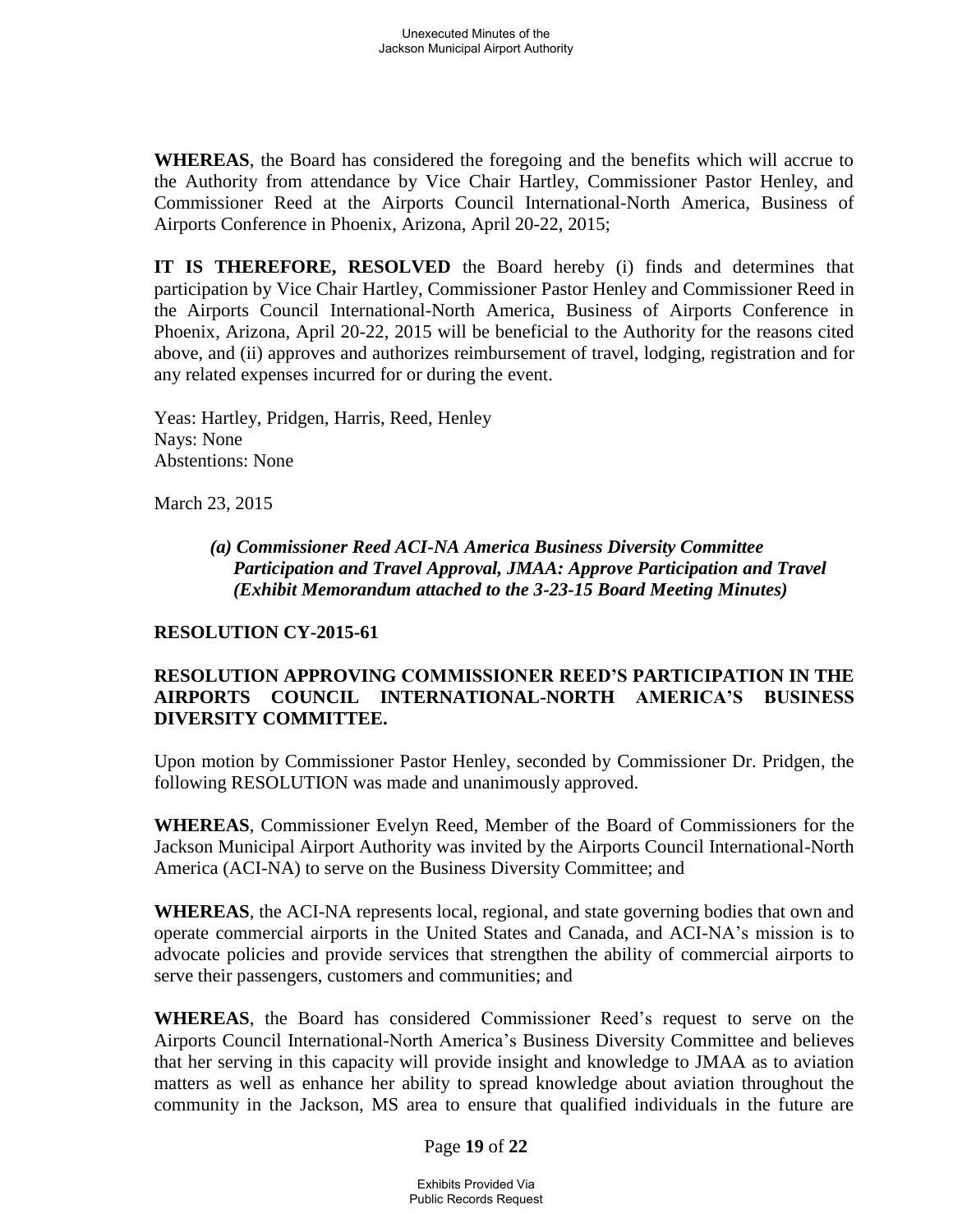getting involved in the aviation industry; and

**WHEREAS**, the Board has considered the benefits which will accrue to the Authority from attendance by Commissioner Reed at the two required ACI-NA's Business Diversity Committee meetings; and

**WHEREAS**, the Board recommends, approves and authorizes the travel, lodging and related expenses for Commissioner Reed to attend and participate in the two meetings of the ACI-NA's Business Diversity Committee for the reasons cited above.

**IT IS THEREFORE, RESOLVED** that the Board hereby (i) supports and approves that Commissioner Reed become a member of the ACI-NA's Business Diversity Committee, (ii) finds and determines that participation by Commissioner Reed in the two ACI-NA's Business Diversity Committee meetings will be extremely beneficial to the Authority for the reasons cited above, and (ii) approves and authorizes payment and reimbursement for travel, lodging and related expenses for Commissioner Reed to attend and participate in two ACI-NA's Business Diversity Committee meetings, in accordance with the Travel Policy of JMAA's Commissioners.

Yeas: Hartley, Pridgen, Harris, Reed, Henley Nays: None Abstentions: None

March 23, 2015

## **G. New Business**

 **None**

## **OPEN SESSION**

 Chair Harris noted that it is necessary for the Board to enter closed session to determine if an Executive Session was appropriate and that she would entertain a motion to do such. Commissioner Pastor Henley then moved that the Board go into a Closed Session to discuss whether to go into an Executive Session. Dr. Pridgen seconded the motion.

 The Board by a vote of 5-0-0 resolved that the session be closed. Chair Harris asked all, except Mr. Carl D. Newman, CEO (telephonically), Ms. Bonnie Wilson, COO, attorneys from Walker Group, PC and The May Law Firm, to leave the room.

All present with the exceptions noted were directed to vacate the room; this was done.

The Board went into Closed Session at 4:52 p.m.

Page **20** of **22** Exhibits Provided Via Public Records Request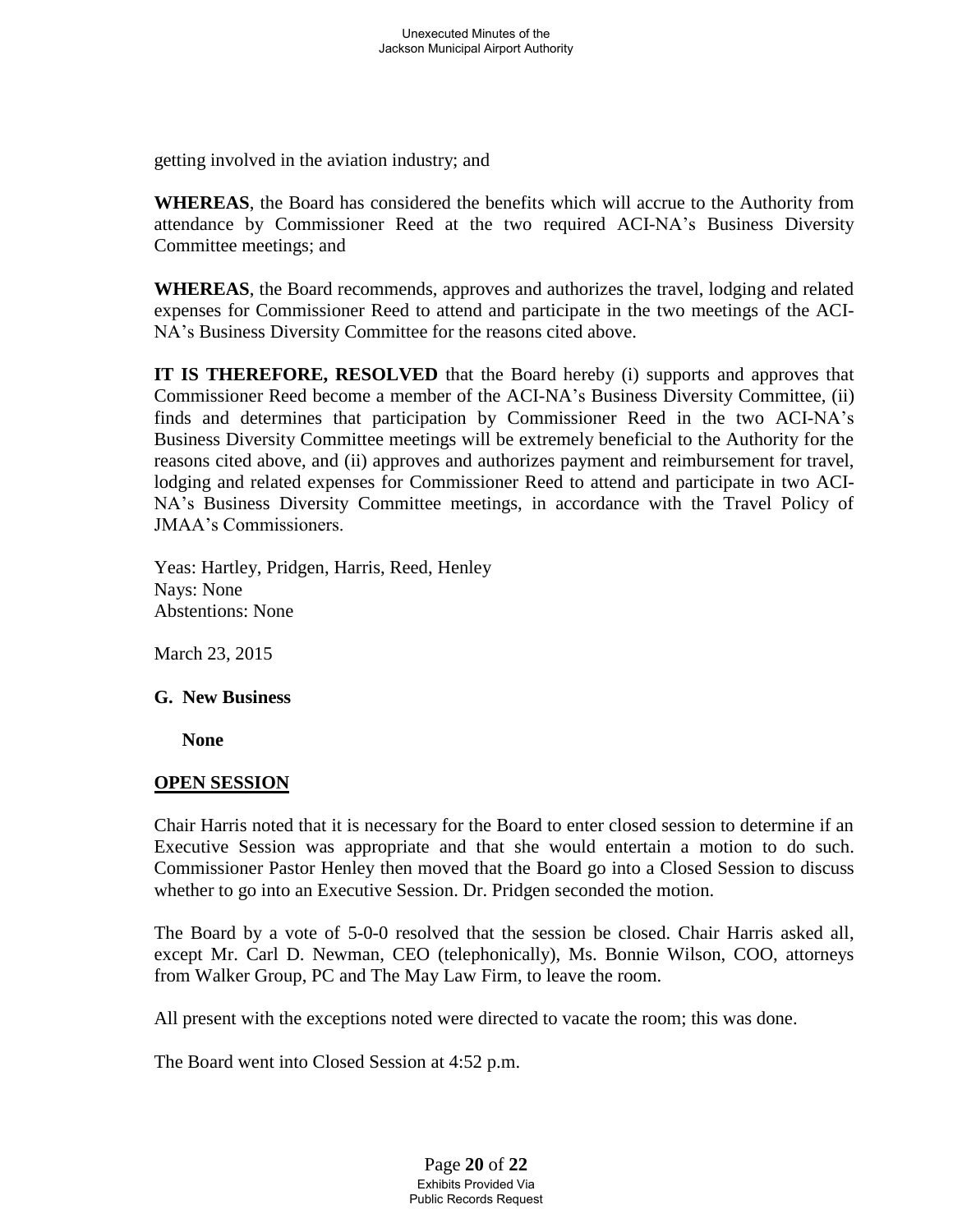### **CLOSED SESSION**

 Commissioner Dr. Pridgen then moved that the Board enter into Executive Session to discuss a Litigation matter. Commissioner Pastor Henley seconded the motion to enter Executive Session and the Commissioners voted 5-0-0 to enter Executive Session for the stated purposes.

The Closed Session ended at 4:55 p.m.

### **OPEN SESSION**

Chair Harris then invited all persons outside the room to re-enter, some did.

Chair Harris then stated, in open session, that the Board, during Closed Session, voted to enter into Executive Session to consider a Litigation matter.

 Chair Harris asked all present, with the exception of Mr. Carl D. Newman, CEO (telephonically), Ms. Bonnie Wilson, COO, attorneys from Walker Group, PC and The May Law Firm, to leave the room.

The Board went into Executive Session at 4:56 p.m.

## **EXECUTIVE SESSION**

 During the Executive Session, the Board discussed matters as to a potential litigation issue and took no action.

 Upon motion by Commissioner Pastor Henley, seconded by Commissioner Reed and unanimous approval, the Executive Session was ended at 5:01 p.m.

#### **OPEN SESSION**

 All persons outside the room were invited to rejoin the meeting in open session; some persons present outside the room re-entered.

 Chair Harris announced that the meeting was once again open. Chair Harris then announced that during Executive Session the Board discussed a potential litigation issue and the Board took no action.

Vice-Chair Hartley then announced that the Conference he attended in Vancouver, BC was very productive as they discussed goals that each authority should be looking to introduce in order to keep aviation moving forward to help keep the environment protected.

#### **VII. ADJOURNMENT**

Page **21** of **22**